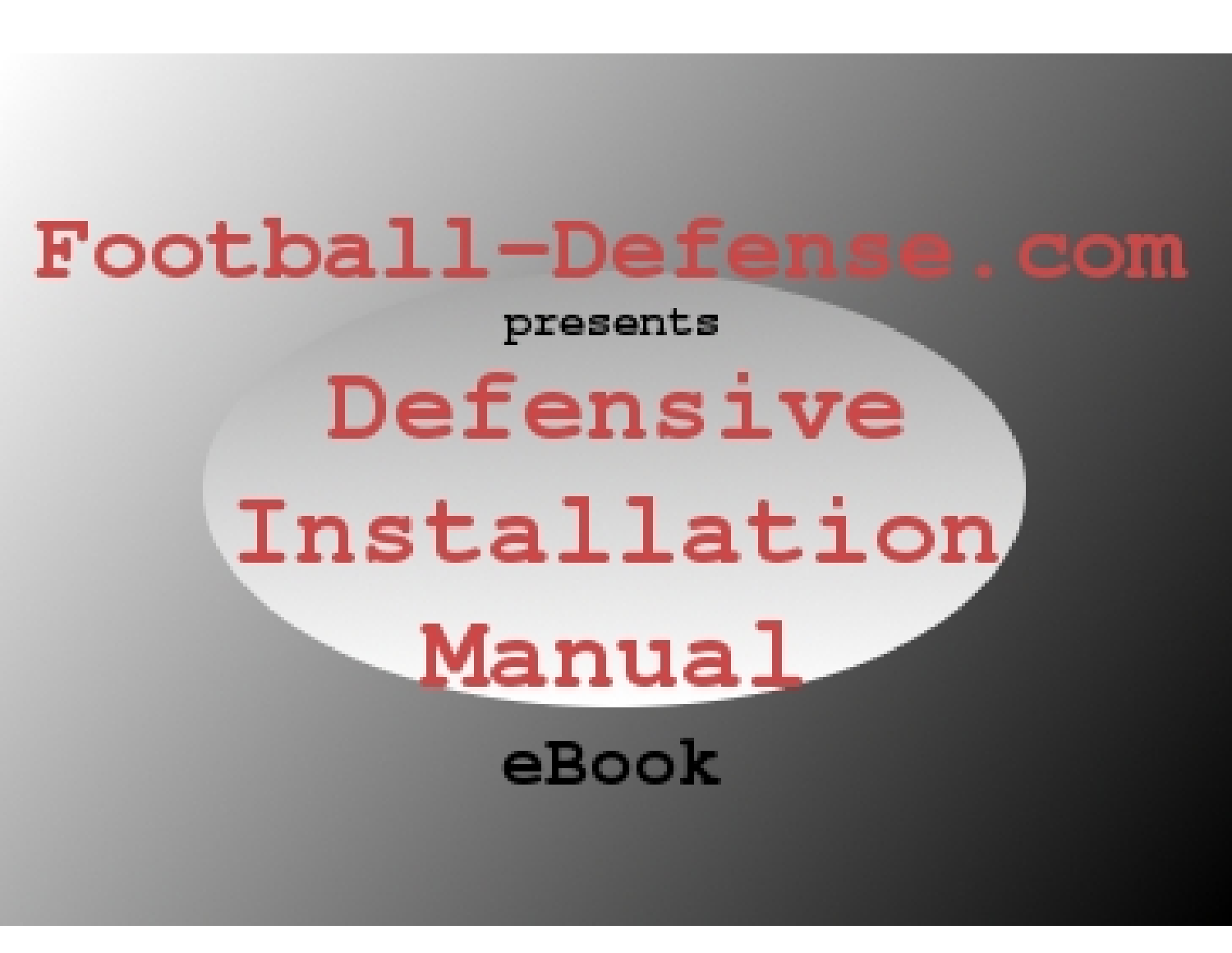

# **Defensive Installation** Manual

### By Joe Daniel

© Copyright 2010 Football-Defense.com

*Please do not copy or distribute this eBook without the written consent of the author. If you would like to make this book available to others, please direct them to Football-Defense.com, where it is available free of charge.*

*Disclaimer: The author makes no claims to being an expert on the material contained within this eBook. There is no guarantee on the quality or validity of the information contained within.*

# Table of Contents

| Introduction: Time For a Change                                |       |  |  |  |
|----------------------------------------------------------------|-------|--|--|--|
| Step 1: Make an Honest Evaluation of Your Athletes             | p. 4  |  |  |  |
| Step 2: Evaluate the Teams You Play Against                    | p. 9  |  |  |  |
| Step 3: Know Your Own Strength                                 | p. 10 |  |  |  |
| Step 4: Choosing the Right Defense for Your Team               | p. 12 |  |  |  |
| Step 5: Learning the In's and Out's of Your Base Defense       | p. 15 |  |  |  |
| Step 6: Attacking the Offense with Multiple Fronts and Blitzes | p. 19 |  |  |  |
| Step 7: Creating Your Coverage Package to Stop the Pass        | p. 22 |  |  |  |
| Step 8: Preparing to Make Adjustments to Your Defense          | p. 24 |  |  |  |
| Resources                                                      | p. 25 |  |  |  |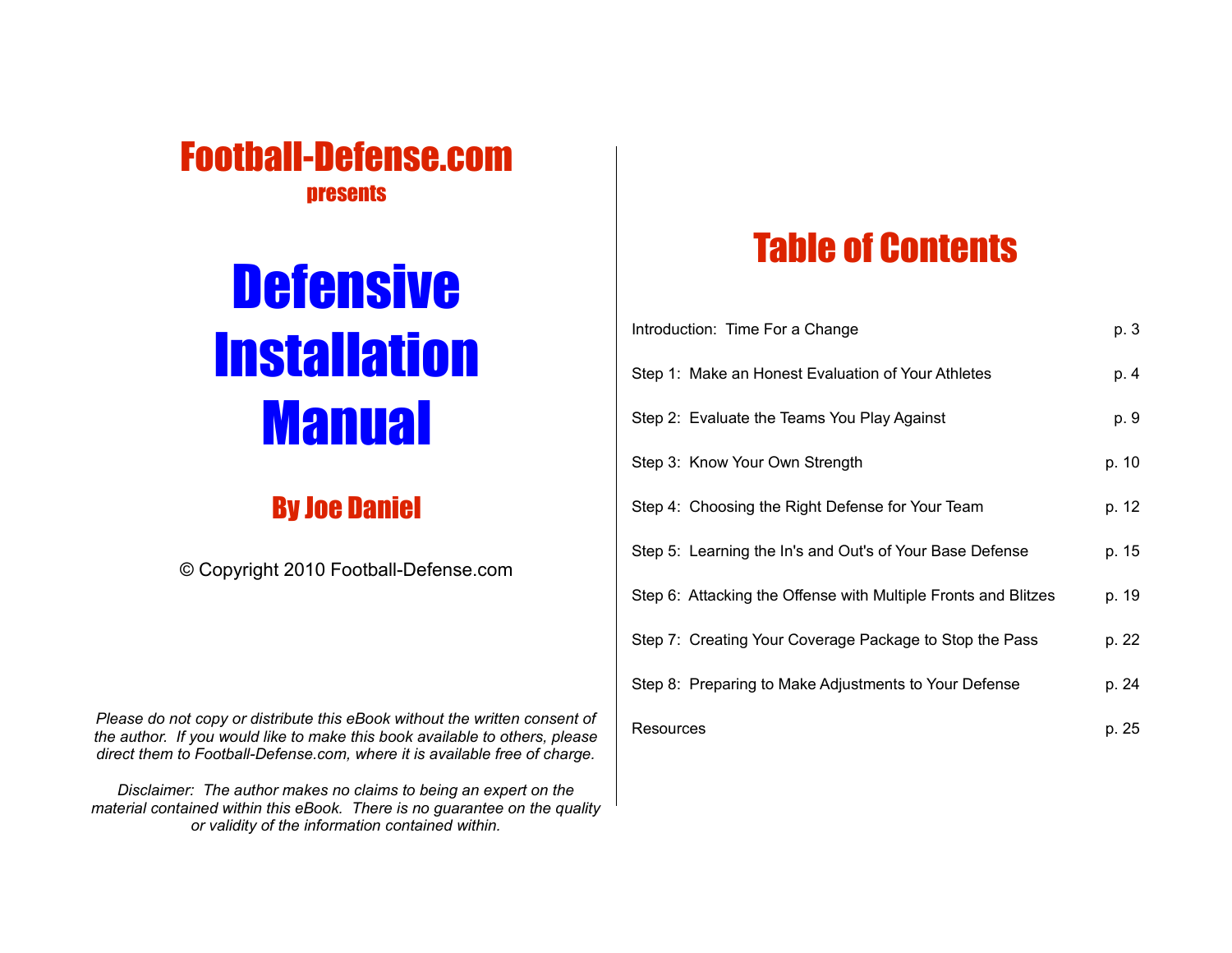# Introduction: Time for a Change

#### **Why Write this eBook?**

Installing a new defense in your football program can be a daunting task. There's so much to consider. Is this the right move for your kids? Will they buy into it? Does your staff really buy into it, and more importantly, do they really understand it?

I've been through a few defensive changes. Through job movements and changes in kids and philosophy, I've been a part of four different defensive schemes in the past four seasons.

Every defense works, if it is coached properly. Your kids will buy into any defensive scheme if you are passionate about it. So the pressure is on you, to pick the right scheme, learn it inside and out, then sell and teach it to your kids.

#### **Preparation for Success**

When you decide that it is time for a change, whether coming into a new situation or changing personnel on your team, you must study from every possible angle. Be meticulous in the way that you look at your kids, your options, your new scheme, and the way you will be teaching it.

What you draw on paper will be important, but not nearly as important as what you say and do with your kids. Prepare not only the scheme, but how you can get it across. Prepare your drills. Prepare your assistants. Prepare to have difficulties and prepare to make adjustments.

#### **Every Detail is Important**

You can't be too anal about preparing to change your defense. We're going to cover in deep detail every aspect of a scheme change. I'm going to give you a sort of check list to follow over the course of the next 9 months up to the opening kick-off.

And yes, you need to get started right now. There is too much research to do if you want to make a change, and do it right. There are too many details to wait.

If you are getting started a little late, that is okay. If a change needs to be made, now is the time to do it. But you're going to have to really hunker down and make this thing happen. If you are in charge, call up your guy's wives and apologize. They are going to be missing for a while.

#### **Do you Really Need a Change**

Make sure that the change is the best thing for your team. It may be that tweaks are a better approach. Or a more controlled change, rather than sweeping new installation.

Several teams I've seen have made the 3-5-3 Defense their  $3<sup>rd</sup>$  & Long defense for a season, while still using their traditional 4-4 or 5-2 Defense on other downs. The next season, they simply made the 3-5-3 Defense their base.

Doing this makes it easy. You can experience running the defense, calling it, and solving problems with it, but you've got old faithful there for you too. And when you make the change the next season, you are just highlighting a different part of your package, not changing.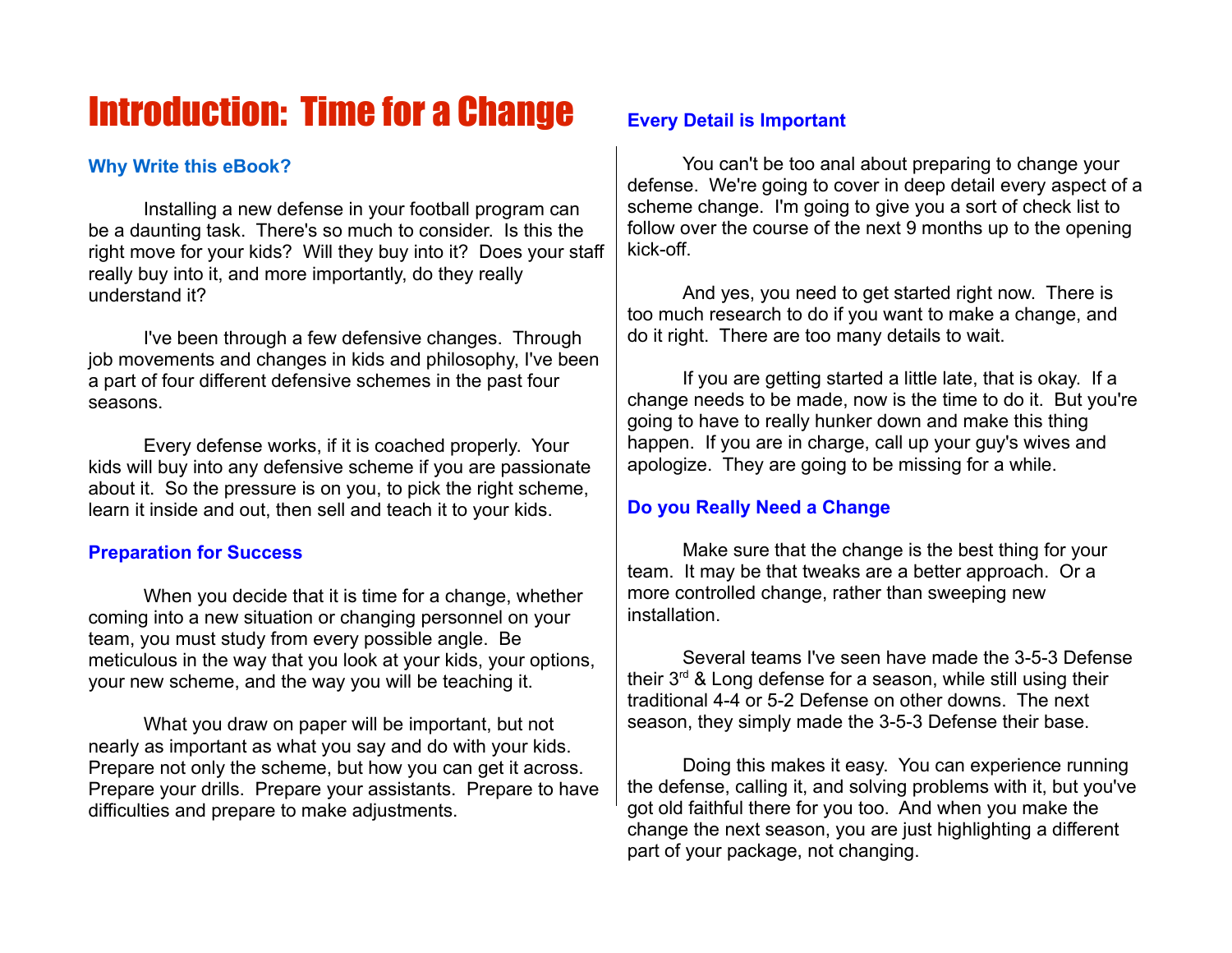# Step 1: Make an Honest Evaluation of Your Athletes

#### **Speed is the Key**

Nothing makes your defense better or worse like speed. Fast defenses are just plain better. But is it 40 times that you need to put on the field?

Evaluating your defense for speed is going to take more than a stop watch. You need guys that play fast. And there are a number of factors that go into playing fast.

- 1. *Straight Line Speed*: Kids with quick 40 yard dash times are fast. They are fast in a straight line. Now, you need guys to be fast in a straight line. So this is a major determining factor.
- 2. *Change of Direction Speed*: On defense, we're reacting most of the time. We see what is happening and we move to the ball carrier. And he is a shifty little guy. Your defenders have to be able to change direction quickly and get going again.
- 3. *Confidence and Simplicity*: If you give your kids too much to think about, you are going to slow them down. Most kids want to please you, so if you know they're moving slower than they should be, there are two possible reasons. They are confused or lazy. Most of them are confused. Keep your defense simple so that your kids can be confident.
- 4. *Quick Reads*: We are chasing a ball carrier, ultimately. But there are a lot of other keys on the field that can tell your defenders where the ball is going. If kids have reads that are clear and easy to understand, they can

get moving faster. Great reads make all of the difference in your defensive speed.

#### **Steps to Evaluating Team Speed**

Make an honest evaluation of your team speed using every piece of information you can get your hands on. Use stop watches, film, head to head competitions, and anything else you can find.

First, gather the traditional speed measures. Time your kids in the 40 yard dash. If you have a lot of 4.6 forty guys, then you've got speed. You can stop now. For the rest of us, analyze those times and see if you've got straight line speed.

Run your kids through a shuttle drill and some other change of direction drills. Create football-specific drills that can be timed, and see how your team measures up with speed when changing directions.

Evaluate the football intelligence of your kids. How have they picked up on what you've done in the past? Has confusion been a long-standing problem with these guys, and if so why? Your teaching (or the previous staff), or their intelligence?

Finally, sit down and watch the fastest team in your area on film. You know that one team that feels like they have 13 or 14 guys on the field every snap. Watch their game, at least a half. See what they are doing and how they are doing it. See how they get off the ball, how they change directions, how they break down and tackle.

Now put in a film of your team from last season. How do you measure up? Are your guys playing under water? Are they flying around and just missing? By watching your film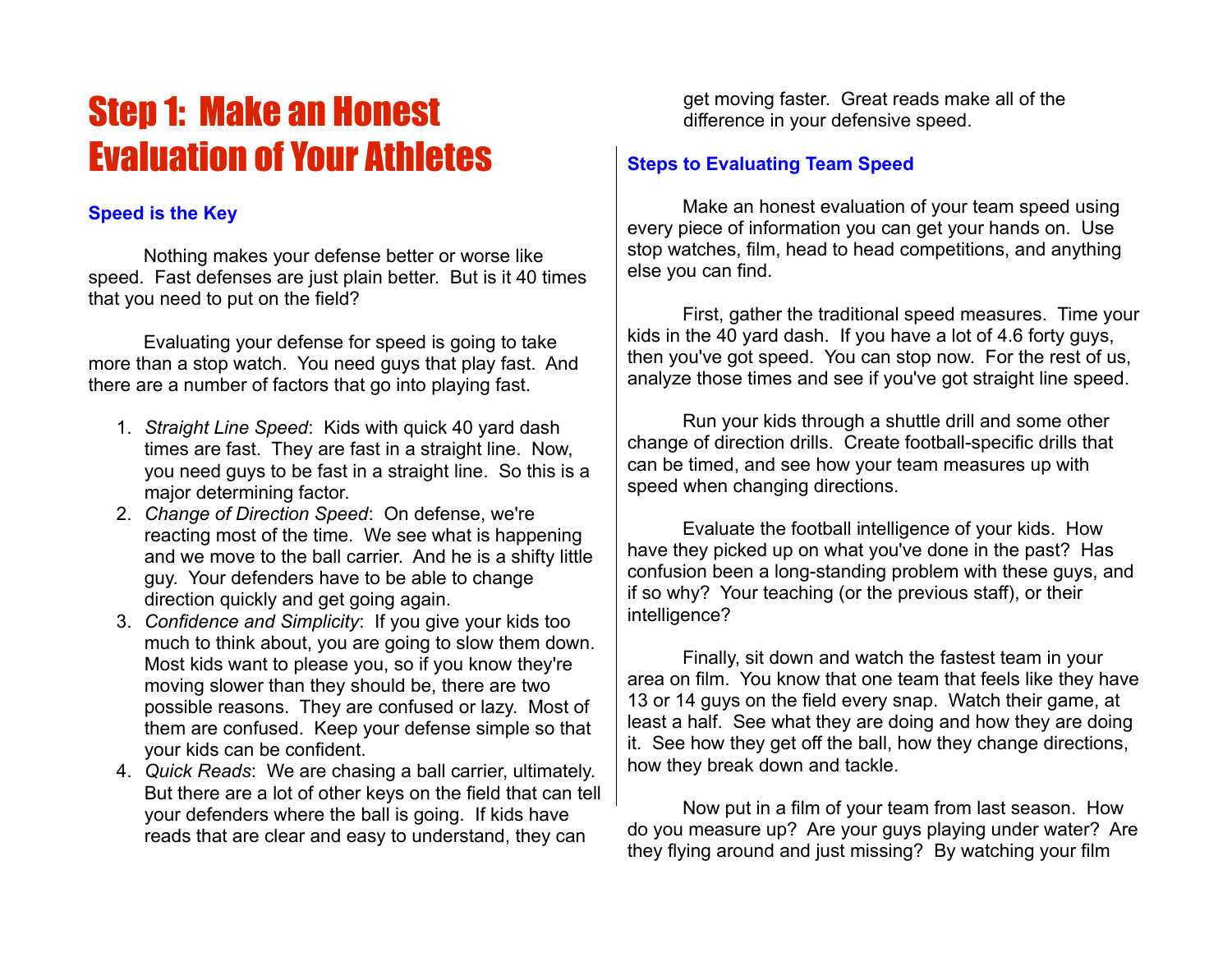immediately after watching their film, you can see how your guys measure up. By the way, do not watch your game against them. You're too emotionally involved in that one and you'll end up criticizing your players rather than watching theirs.

### Honest Evaluation Of Team Speed

- 1. Time Your Straight Line Speed
- 2. Time Your Change of Direction
- 3. Evaluate Team Football Intelligence
	- 4. Watch Film of the Fastest Team
		- 5. Watch Film of Your Team

#### **Team Speed Analysis**

One of the most common reasons that teams change defensive philosophy is to get more speed on the field. Do you have more speed you need to get on the field? Or do you already have enough spots for all of your team speed?

When you determine the type of speed you have, you can use it to make a decision. If you have straight line speed, but have had trouble with kids understanding how to read and react, stop asking them to. Use simple reads and get your guys downhill.

If your players are intelligent, but not very fast, you will want to use their quick reactions and ability to read an offense to get an extra step.

A big key is watching the film of the fastest team and of your team. Were the fast kids just fast, or were they rolling seemingly before the snap? In other words, was it just 11 athletes on the field, or did they really read it and know what to do?

Why did your kids not get going that fast? Was it mental or physical? And is the alignment of your players going to really change whether they react faster?

Look at the effort and angles to the ball. Team speed is often about hustle, and hustle out of all 11 guys. If you are making a lot of solo tackles, and they're making gang tackles from sideline to sideline, no new scheme is going to fix that. You have to change the way you coach pursuit and passion for getting to the football.

Make an honest evaluation of your team speed, why it is not where it needs to be, and what can be done to make it better. You will be better prepared to make a change, and make the right one.

**If you have finished evaluating speed and found out you don't have any, don't worry. Get to work on learning how to coach up your team speed. And get your kids in the weight room.** 

#### **Size is Easier to Evaluate, Harder to Change**

Evaluating the size of your players isn't too hard. Get out a roster, look at your players. Get out a roster of some of the better teams around. Look at their players.

Watch film of your team, and watch film of some of the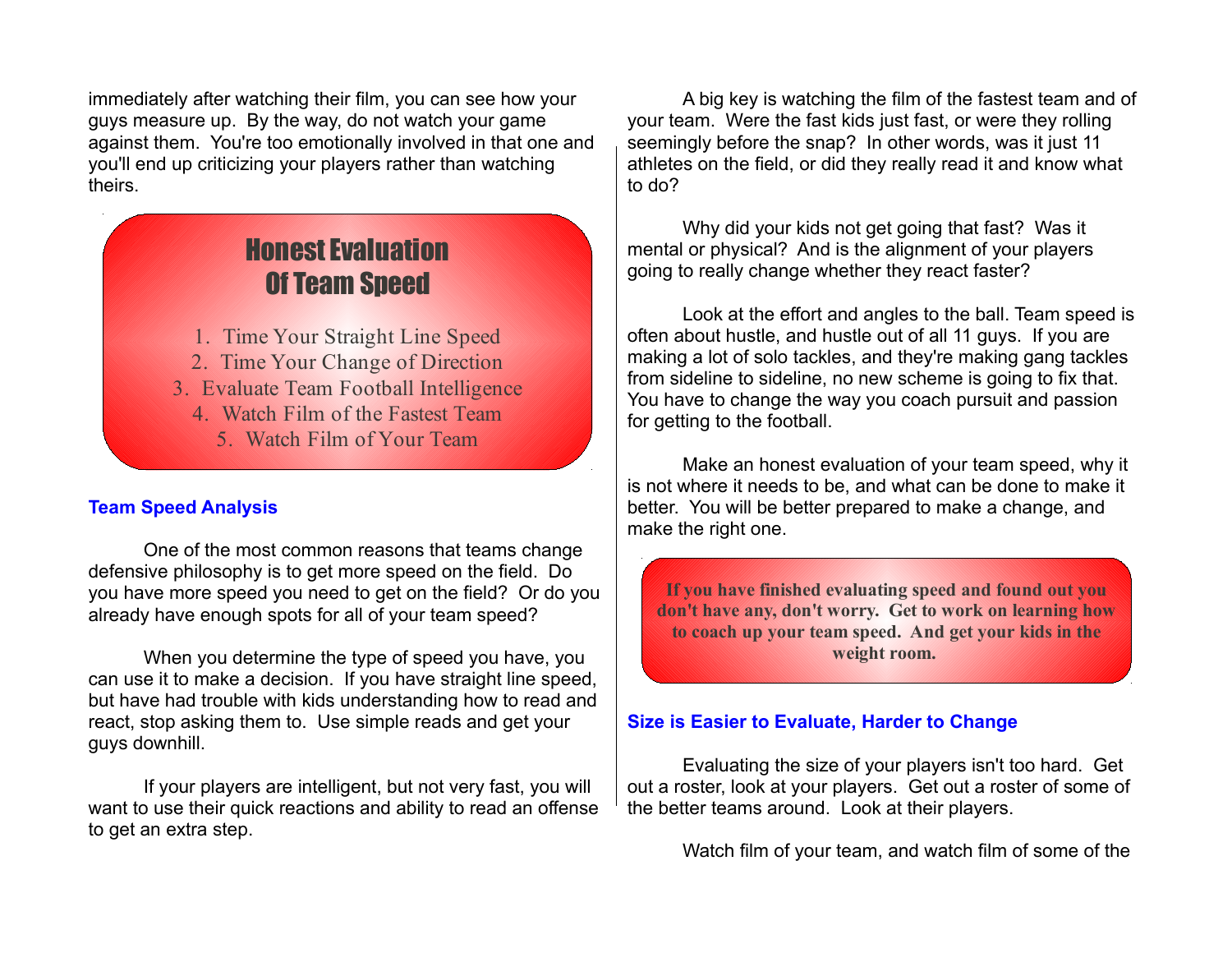bigger teams around. In this case, evaluating a film of your guys against the big boys might be beneficial. You can get a side by side comparison.

Now, are your players big? Its a simple question. Make sure that you look at size from every angle, and be sure to look at size at every position.

- **1.** *Defensive Line*: Are your guys tall? 6'2" is tall for a high school defensive lineman, in my opinion. We are getting into an ideal Defensive End type of size there. But are they big for their frame? Your interior guys, depending on scheme, do not usually need to be tall. But they may need to be wide if you intend to plug gaps.
- **2.** *Inside Linebackers*: The prototype for a high school Linebacker is about 6'0", 200 pounds. 200 pounders will win football games for you. If your kids are 170 pounds at linebacker, you are small. No matter how much heart a kid has. They need to be weight room kids, too, not chubby 200 pounders.
- **3.** *Outside Linebackers*: Most defensive fronts are using some sort of hybrid kid that is considered an outside linebacker. This is where your 170 pound linebacker needs to go, unless he is slow as dirt.
- **4.** *Cornerbacks and Safeties*: The curse of the midget corner seems to plague everyone at some point or another. The only fast kids you have on the team are 5'4" tall barking chihuahuas. You can rule out Cover 2 pretty quick if your corners are tiny. I like safeties who run like deer but look like defensive ends, so if you've got those then you're set.

### Evaluating Position Size

1. Defensive Line: Height & Weight 2. Inside Linebackers: Weight Room Kids 3. Outside Backers: Linebacker Size, Safety Speed 4. Corners and Safeties: Height is a Bonus

#### **Team Size Analysis**

Once you have collected your information on your players, determine if size is really a plus or a minus for your team. A lot of coaches today think they need a change because they lack team size.

But the fact that so many coaches think they are undersized tells me that most of us have size, just not the size we want.

Determine if you need to adapt your defense to get more size on the field or get smaller and faster players on the field. Remember that having a decent sized kid with great speed is better than having big, slow players out there.

Decide how many legitimate players you have at each position. We are not deciding right now who's going to play, but how many legitimate Defensive Linemen do you have. Guys who fit the mold.

No matter how much you may love a kid, if he's a 5'9", 205 pound defensive lineman, he's not legitimate. That doesn't mean he should not play for you, but we are looking to see where your best and brightest are.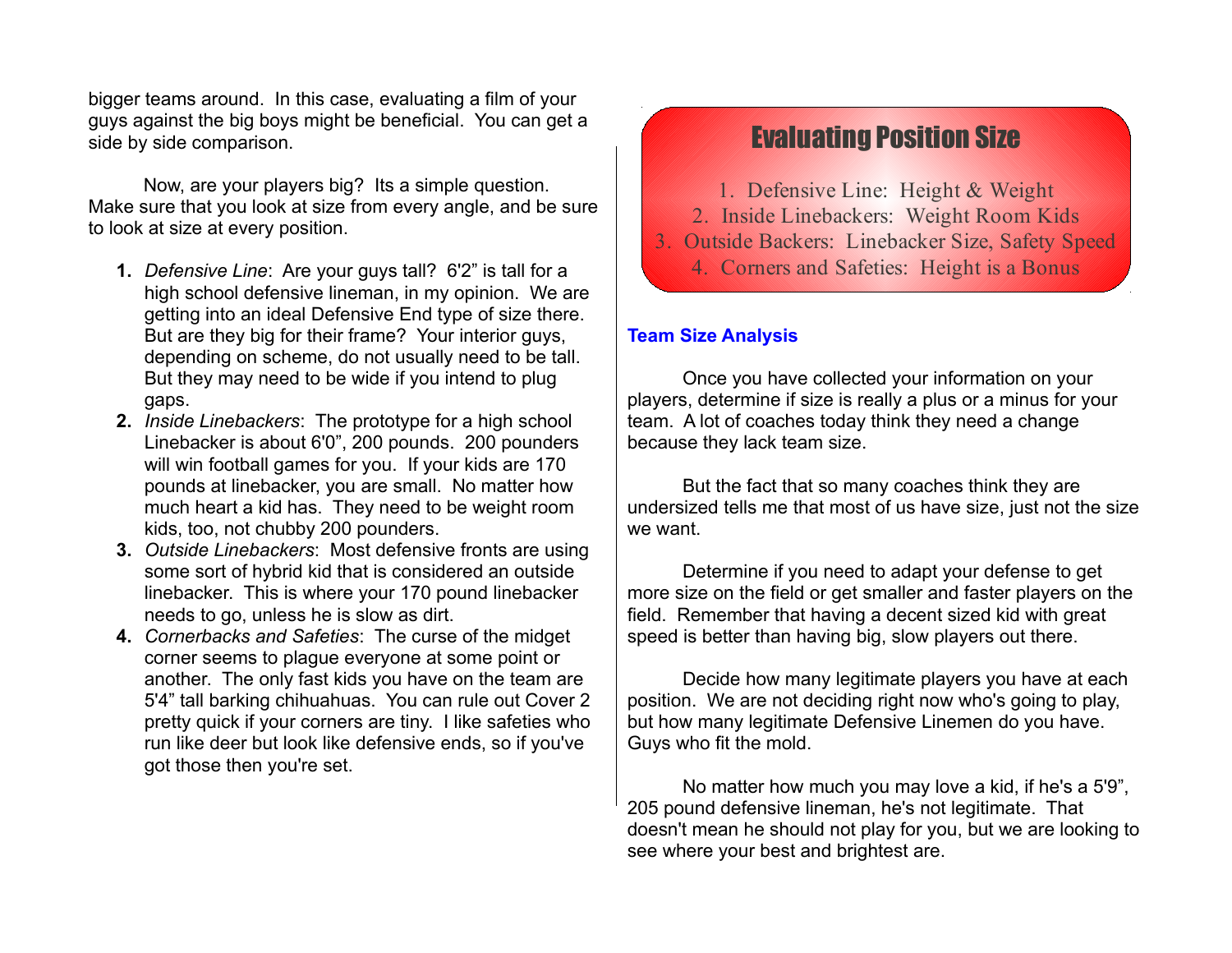And by the way, do not commit your kids to a position. Just because someone has been a Linebacker for 2 years in your program does not mean he cannot change. Maybe your undersized Linebacker would make a great Safety or Outside Linebacker.

Group your kids by their size, taking speed into consideration, rather than where they have played. See how many true players you have at each position. Use this to help determine how many linemen, linebackers, and safeties you'll want in your new defense (you need two cornerbacks in everything, the problem is finding them).

**Be sure to adapt the size expectations at each position to your level of football. I am looking at High School sizes because that's what I know. I don't know how big an 11 year old linebacker is, or should be.**

#### **Evaluating Talent: Measuring the Un-Measurables**

For all of the measurements we have made so far, we really do not know who the football players are. We're going to evaluate talent now, which is more important than everything else to this point.

Some guys are just football players. They are tenacious, instinctive, driven, leaders, and winners. We have got to have those kids on the field. Even if they do not fit the mold of a certain position, we need to utilize their talents somewhere, somehow.

When you are evaluating talent, do not evaluate the talent you think you can create. If you are not trying to make every kid on your team bigger, stronger, and faster, then you

are not really running a football team. So forget about what you are going to do in the future for now. Look at what you have.

Evaluate film again. Watch a couple of games. Now that you have a little distance between the emotion of the season and now, you can make a more honest evaluation of your kids.

You will probably find that it is never as good, or as bad, as you initially thought it was. Kids that you thought should not have been on the field probably made some pretty good plays. And players who you thought were flawless probably blew it a couple of times.

Find out who seemed to always be in the right spot. See which players made tackles and were always around the ball, sprinting all over the field.

When you see kids forcing turnovers, making plays that you would not expect them to make and could never coach them to make, you are looking at talent. Players who show leadership qualities and enthusiasm have a benefit to the team that height, weight and 40 time cannot show.

I remember having a discussion over replacing one Linebacker with another player who had more speed and athleticism. But the decision not to make the change was made simply because of the way the starter was able to communicate, motivate, and make the other ten players better while he was out there. The more athletic player made us better at only one position, and worse at the other ten.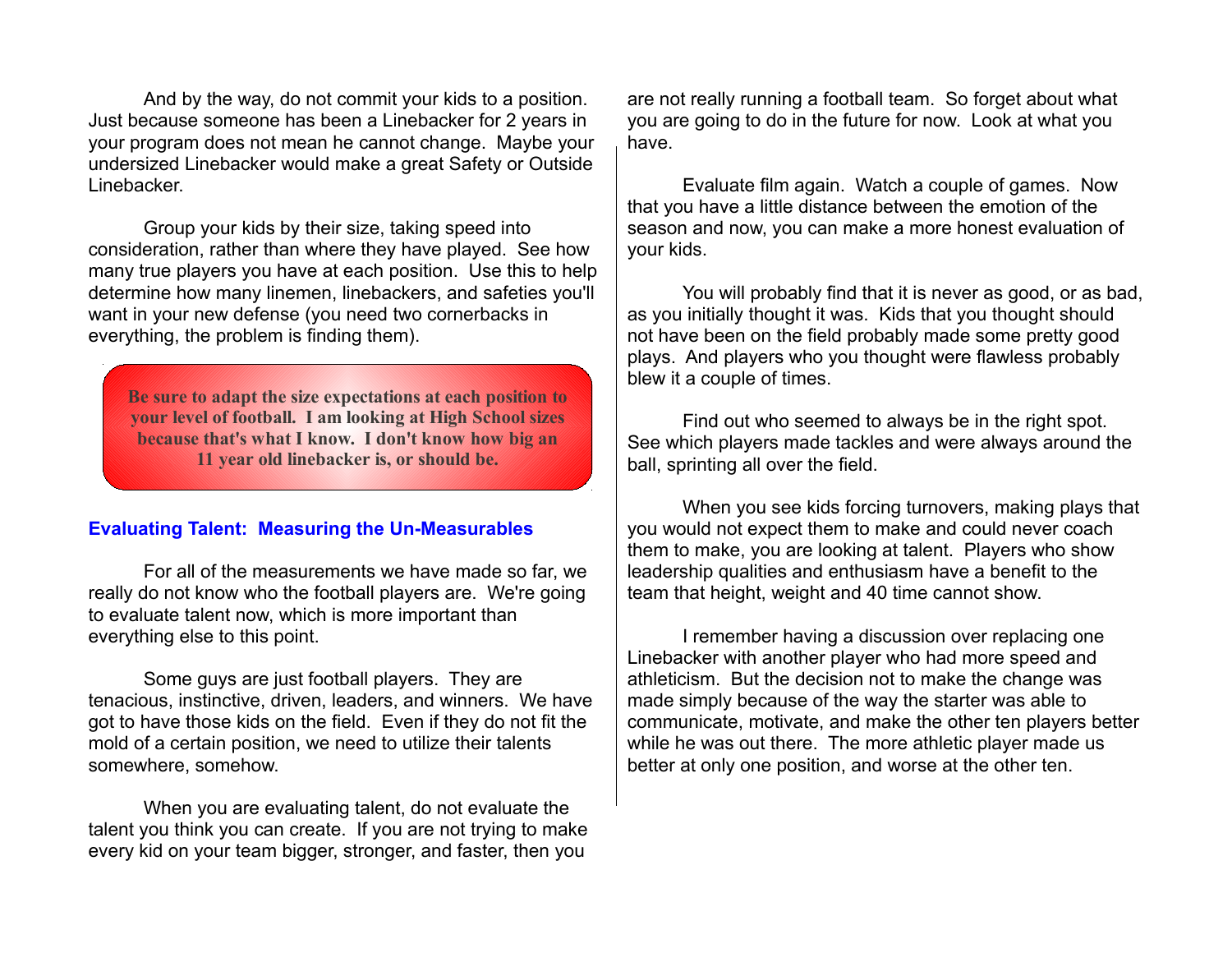### Evaluating Talent

1. Intangibles like Instinct, Toughness and Drive 2. Leadership on the Field and Off There is no measure for it, but Talent is Obvious

#### **Talent Analysis**

The analysis of your individual player talent is easy. It is obvious. Some players are very talented. They are natural football players, natural athletes. Others are not.

Your most talented players need to be on the field in some capacity. They might not fit the desired size and speed, but they can play. Focus on improving the tangibles, while accentuating the intangibles as you prepare to change your team defense.

#### **Using Your Evaluation**

If you have taken the time to truly evaluate your players, and look at every aspect of their game, you're ready to move forward. Do not take all these papers and notes and put them in a drawer somewhere. Use it!

You should be able to create a shell of your team defense with your information. You have an idea of who your fastest players are, and who fits the bill at what position in terms of size.

Take the tangible measurements, and compare them with your talent evaluation. How many of the kids who you

have evaluated as having significant football talent, are not in your size and speed evaluation depth charts? Get them in there, where they fit best.

You are not putting anything in stone right now, just getting a picture of your team. We are trying to take much of the emotion out of it right now.

We have to look at the team from the view of an outsider, because you probably will not want to move an All-District Defensive End to Linebacker. Even if it is the right thing to do. You have to separate yourself.

When its all said and done, you probably have one jacked up depth chart. You should be moving guys around based on their size, speed and talent, trying to get them where they belong. If you are fortunate enough to have 11 prototypes, consider yourself lucky and ask yourself why you are wasting so much time. If not, that is okay. We have made a serious evaluation of the team.

The depth chart you end up with has your guys where they are naturally built to play. You have separated them into linemen, inside and outside linebackers, corners and safeties. You took your heart out of the process. See what you have, and lets get moving on putting them into an alignment.

**Evaluation should take anywhere from a couple of weeks to a month or more, assuming you have started early. Take your time, because having an honest evaluation of your players is the only way you can make the right decisions moving forward.**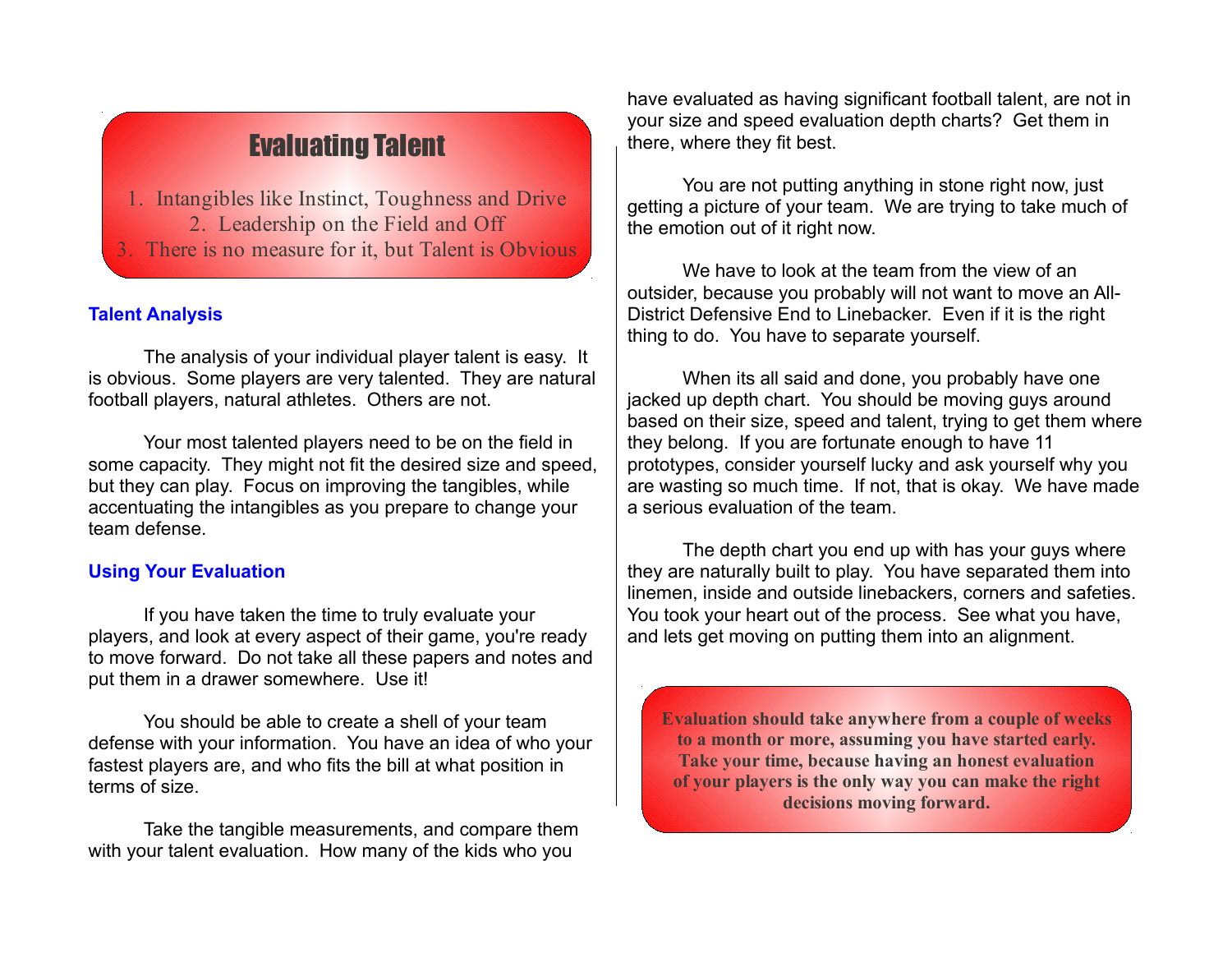# Step 2: Take the Time to Evaluate the Teams you Play Against

#### **Prepare to Defend What You Need to Stop**

I love defensive football, and given the opportunity I would run absolutely everything. But the fact is, you need to prepare a defense that suits the teams you need to beat.

Your team defense should, ultimately, be designed around shutting down one team. You will need to decide who that key win for your team is. The basic alignment, reads, and keys for your team need to be what is best to stop that opponent.

#### **Adapt to Any Offense**

Even though we're focused on stopping one team, being 1-9 at the end of the year is not going to extend your contract. Modern defenses have to be adaptable to anything from Power I to Empty sets.

See what you have on your schedule. Your base is going to be centered around stopping one particular opponent. Your adjustments should be built around the most common adjustments you will need to make. But in the end, have an answer for everything.

#### *Excel Spreadsheet for Evaluating Opponents*

|           |           |             |      | OPP FORM 1 FORM 2 FORM 3 RUN 1 |                            | <b>RUN 2</b> | <b>RUN3</b> | PASS <sub>1</sub> | <b>PASS 2</b> | PASS <sub>3</sub> |
|-----------|-----------|-------------|------|--------------------------------|----------------------------|--------------|-------------|-------------------|---------------|-------------------|
| Game 1    | CН        | <b>DBLS</b> | TRPS |                                | ZONE READ JET SWEEP IQ CTR |              |             | <b>VERTS</b>      |               |                   |
| Game 2 TJ |           |             |      |                                |                            |              |             |                   |               |                   |
| Game 3 JM |           |             |      |                                |                            |              |             |                   |               |                   |
| Game 4    | <b>CH</b> |             |      |                                |                            |              |             |                   |               |                   |

#### **Where to Get the Information**

Unless you are new to the program, and to the area, you should already have information on the majority of your opponents. Just take time to evaluate your old scouting reports and film break downs.

Do not worry too much about what they might do, want to do, etc. Focus on what they do. Even if you know a team is planning to change to a different offense, remember that when times get tough most coaches fall back on what has worked in the past.

The exception here is when a team has hired a new coach. If you know the new coach, and know what he likes to do, take it into account. I would not waste my time preparing to stop the Split Back Veer if Mike Leach was taking over that program next season.

Step 2 is not a long step. You just need to have all the information. What are you really going to be trying to stop?

Coaches have a tendency to get caught up in whatever the hot topic of the moment is. When everyone is changing to the 3-5-3 Defense to stop the Spread Offense, you need to look at what your reality is. If the top teams in your district are running the Wing-T, you might want to reconsider following the crowd.

**Step 2 should only take a day or two. Sit down on a Saturday and bust out a report of your opponents. Put it on paper and avoid temptation to go from memory, because this will force honesty. Our perception is not always the reality when we back away from the situation.**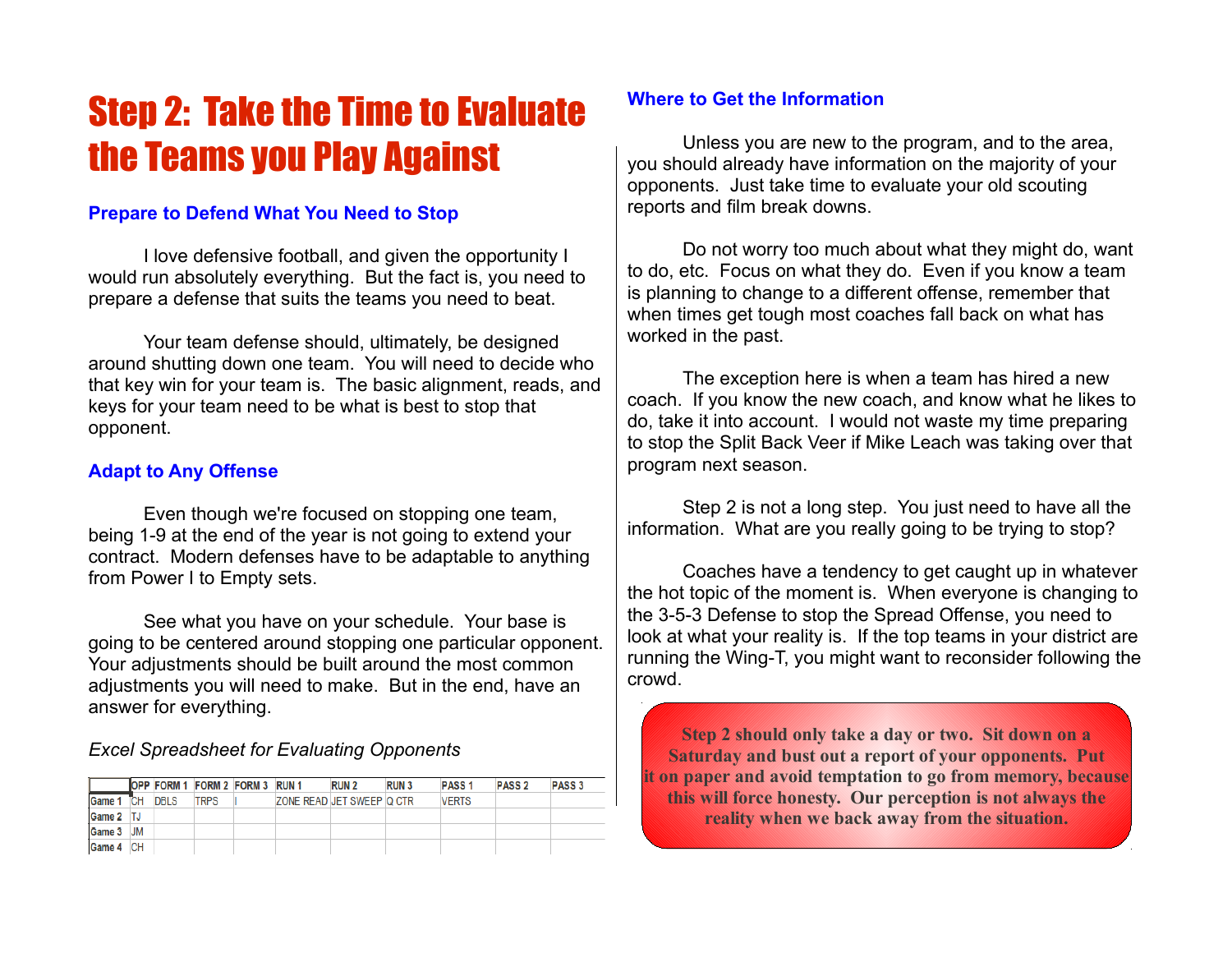# Step 3: Know Your Own Strength

#### **The Best Defense is the One You Know Best**

One of the most common questions around the forums asks, "What is the best defense to stop [fill in the blank]?" And the most common answer is, whatever you know best.

Every defense works. As long as the defense is sound in design, fills up all of the gaps, and can be adapted to any offense, it will work. The teaching, the adjustment, the attention to detail makes the difference.

If you are looking at moving to a defense that you know absolutely nothing about, you need to find someone who runs that defense and start a serious relationship with them. Until you have actually run it, you will not know how you will be attacked and how to adjust.

Your years of coaching experience, however many there are, have been preparing you for the next game. Do not neglect all of that preparation just because you like what you saw in a Bowl Game. There is no need to change for the sake of change.

#### **Your Staff Needs to Know Everything**

What you know, whether you are the Head Coach or Defensive Coordinator, will only take you so far. What your kids know matters.

Your kids are going to learn from their position coaches. If you cannot teach the new defense to every staff member in great detail, then you need to take the time to reevaluate.

Maybe you live football all year round, and have a great football mind. But if your assistants are August to December guys, when are you going to relay all of your knowledge to them?

The complexity of your system is limited by others. If your entire staff will commit to what you are trying to do, then it opens up a world of possibilities. Just do not get carried away and show up with a 120 page playbook and everything stored up in your head.

#### **Evaluating What You Know (...and Your Staff)**

Take the time to sit down and do some self-evaluation. It is easy to say, "I'm a 4-4 guy." But how much do you really know about it? You may like the 4-4 defense, but can you run it effectively?

What coverages do you match with your 4-4 defense front? Can you teach the alignments to everyone? What are the keys for each player, and how will they interpret the reads they get? Do you have a well developed blitz package out of the 4-4 defense, and do you know when to use it? How will opponents attack a 4-4 in your area?

#### **The Evaluation Process for What You Know**

You need to evaluate your knowledge of every defense you have ever been involved with. Go all the way back to your beginnings as a coach, and even as a player. Write down every defensive style you have ever coached in or played for.

Next, rate your ability to align the defense. Do you know exactly where each player should be in your base front and coverage? Give yourself a rating from 1 to 5, but be sure you are being honest.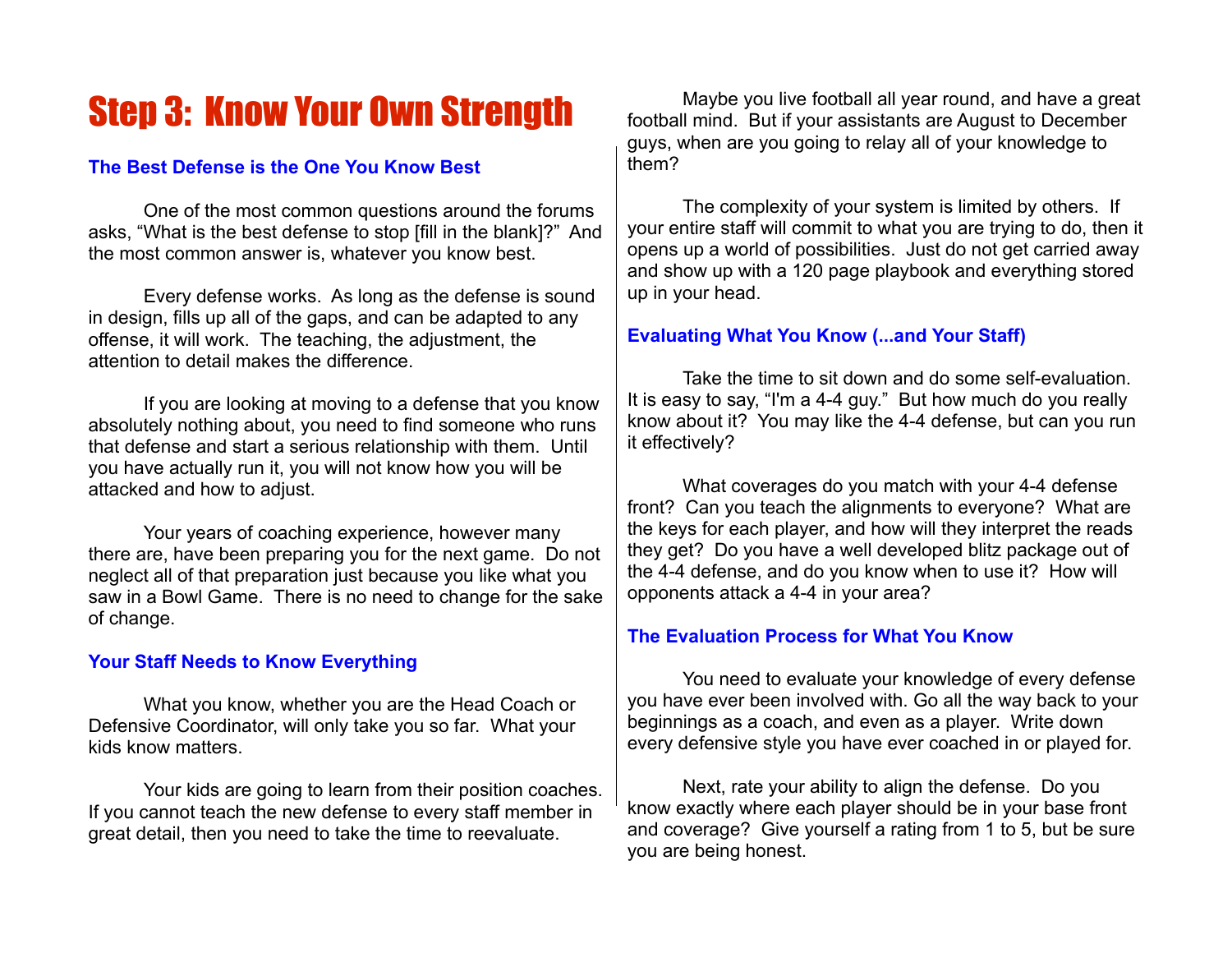Ask yourself if you know how teams are going to attack that particular style of defense. Where are the bubbles, the open spaces, the weaknesses. Give yourself a rating of 1 to 5 on your knowledge of how your opponents will attack that defense.

What are the adjustments that need to be made with this defense? Can you sit in that same front for the next 10 games? If you can, you're a master. Stop now, and run that defense. If not, give yourself a rating from 1 to 5 on your knowledge of adjustments for that defensive scheme.

Then you will need to be able to teach all the keys and reads for every position. Yes, every position. Just because you were the secondary coach does not mean that you can teach the defensive linemen. Give yourself an honest evaluation by rating your knowledge of each position group, 1 to 5. Then average it and find out your average knowledge of reads and keys for that defense.

If you consider yourself an attack style coach, you better also evaluate your knowledge of the blitz package out of that defense. Do you understand how the blitzes can be run, how they can be used, and when to use them? Give yourself a 1 to 5 on knowledge of blitz schemes for this defense.

Finally, look at coverages and how they match to that defensive front. If you are not sure how fronts match coverages, you will want to learn about it. Evaluate your knowledge of Zone and Man coverages for this particular defensive front, and give yourself a rating between 1 and 5.

### Honest Evaluation Of What You Know

1. Write Down Defenses You've Coached 2. Evaluate Knowledge of Alignment (1 to 5) Evaluate Knowledge of Opponent's Attack (1 to 5) 4. Evaluate Knowledge of Adjustments (1 to 5) 5. Evaluate Knowledge of Reads & Keys (1 to 5) 6. Evaluate Knowledge of Blitzes (1 to 5) 7. Evaluate Knowledge of Coverages (1 to 5)

After you have taken your evaluation of each and every defense you have been involved with, make sure that you have your assistants do the same.

#### **Analysis of What You Know**

It will be important that you know what everyone on your staff knows. Use their talents and be sure to evaluate and discuss with everyone. There should not be any secrets on your staff. Ask that they, and yourself, leave their ego out of it. Honest evaluation is going to move your program forward.

If you have someone on your staff who is really knowledgeable about a defense other than what you are running or intend to run, see if there is a way to use that knowledge. Be willing to make reasonable concessions in your design of the defense to fit the talents of everyone else.

Just because you may not know that much about a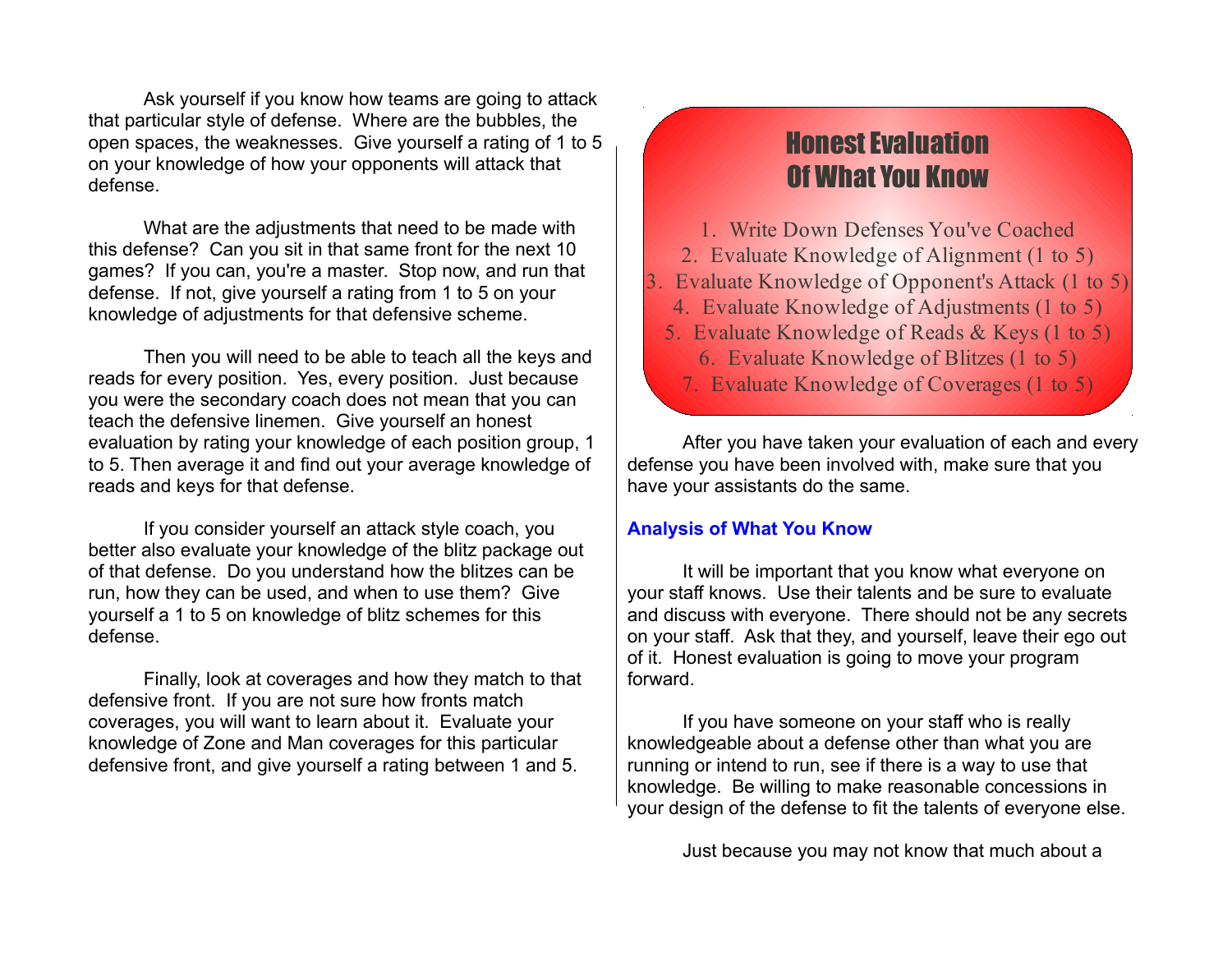certain defense, does not mean you should avoid it. But it is important to be honest so you have an idea of how far you have to go.

What you know is irrelevant if you cannot teach it. So having guys who know everything about a certain scheme is meaningless if they are not great teachers. By the same token, you can have a somewhat limited knowledge of a defense, but be able to translate all of that knowledge to your players and have success.

With an honest evaluation of what you and your staff know, you can move forward to begin deciding on the defense that is going to suite you, your staff, your players, and your program the best.

**Step 3 is a crucial step, but not a long one. It should only take a day to evaluate what you know. Make sure your entire staff is involved, and that there is a frank and open discussion after the initial evaluation. Your staff members should not be competing with each other to look good, but instead collaborating honestly for the good of your team.**

### Step 4: Choosing the Right Defense for Your Team

#### **Start with the Front**

It makes sense to start with the front, right? Sometimes that is not what happens. Match your coverage to your front, and install a blitz package that fits your front. Do not go the other way.

Your base front needs to stop the run. And remember that it needs to stop the runs that you will be seeing. That base front should, really and truly, be aimed at stopping the running game of one particular opponent.

There are a huge number of fronts to consider, and aspects of each front to think about.

Everything we've done up to this point cannot get thrown out now. The [4-3 Defense](http://www.football-defense.com/4-3-defense/) is the best defense for stopping the Option, in my opinion. But if I have evaluated everything else and we just do not have a 4-3 Defense team, we be going in another direction.

#### **What is a Front?**

Before we go to far, lets address exactly what a defensive front is. There are two types of fronts, either 7 man or 8 man fronts. The front players are specifically assigned to stopping the run first.

The back end, or secondary, are not assigned to stopping the run first. The other 3 or 4 guys not in the front 7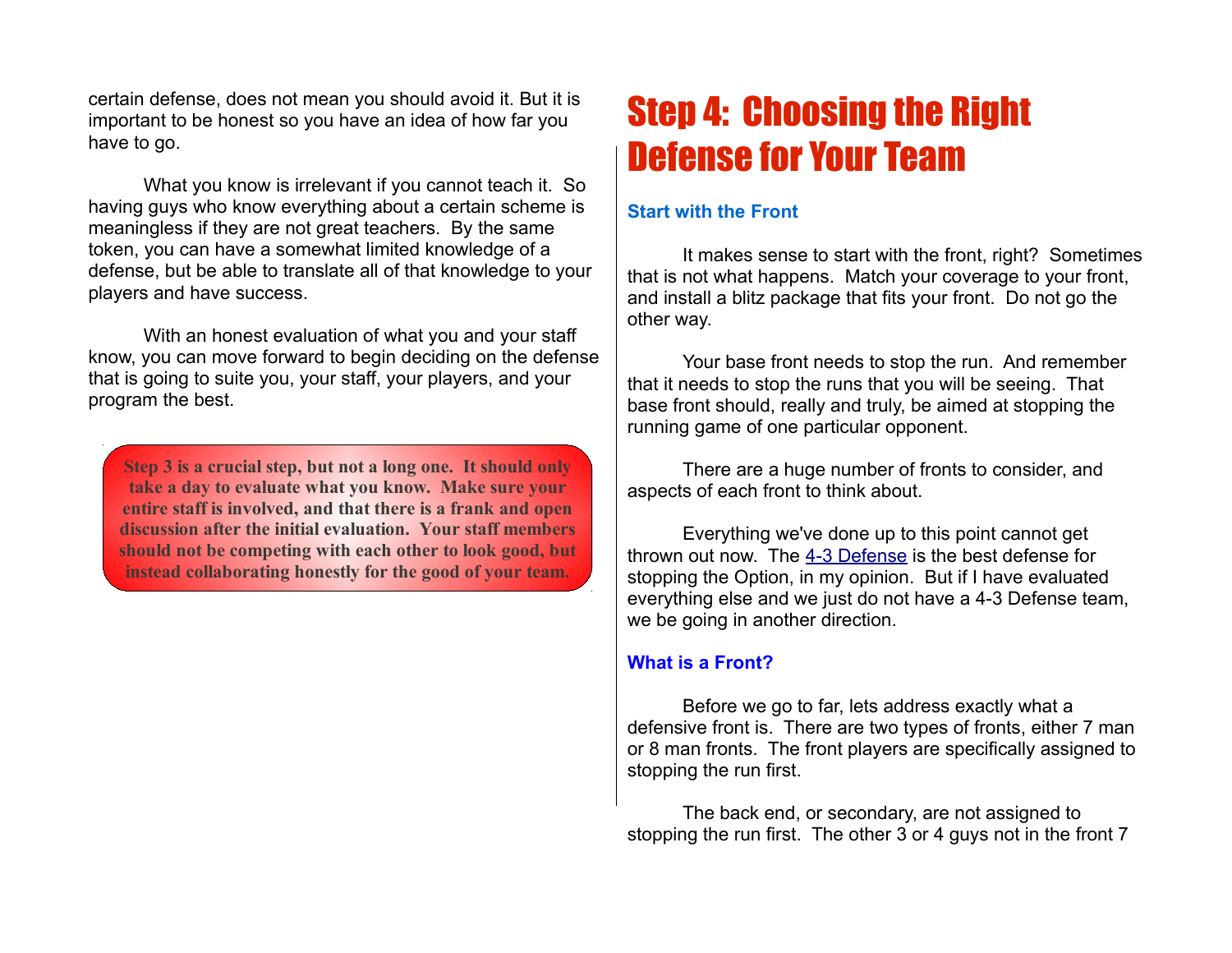or 8 are looking to defend the pass first. When you are preparing your defense, make sure you know who is in on the run and who is defending pass first.

Do not expect too much out of a run defender versus the pass, and do not expect a pass defender to make a lot of tackles on the run.

#### **7 or 8 Man Front?**

Consider the benefits of a 7 man front versus the 8 man front. Obviously, having 8 guys up close to the ball on every play puts you in a better position to stop the run. Having 7 guys means that you're in a 2 high safety look, which makes it easier to create deception.

Even if you line up in a 7 man front, you may still be rolling a safety down in the box late, creating an 8 man front. If you have read some of my blog posts on [Quarters](http://www.football-defense.com/advantages-of-quarters-coverage/) [Coverage,](http://www.football-defense.com/advantages-of-quarters-coverage/) you know that I believe it can get 9 men in the box off of a 7 man front.

Using your evaluation of players, see if you are better suited for a 7 man front or an 8 man front. If you have two legitimate Safeties, Linebacker sized guys that run like deer, you have what it takes for a 7 man front.

By looking at your evaluation of your opponents, see if you need to be focused on stopping the run or the pass. If you're in an area that throws the ball a lot, you may want to have that extra secondary player. If you know you're going to see heavy running games, an 8 man front might be more beneficial.

Also keep in mind that you can run any coverage with your front, but certain coverages match a 7 man front, and

certain coverages match an 8 man front. Coverages have to match your front, not the other way around, though. Decide on your front first.

#### **Even or Odd?**

Now that you know how many players will be in your front, you have to decide on Even or Odd front. Either you have someone head up on the Center, or you do not.

The most important thing here is going to be the number of defensive linemen available to you, and the presence of a dominant Nose Guard. Having a dominant Nose Guard makes you more likely to be successful in an Odd Front.

When you identify that dominant Nose Guard using your player evaluation, you will have an important piece of information. He needs to be physically larger than most of the Offensive Linemen you will see. He should be quick, though not necessarily fast. He will need to be strong as an ox. And he needs to play 60 snaps.

**A dominant Nose Guard will be necessary in most cases if you want to run an odd front. He should be big, strong, quick, and have a serious motor.**

#### **So You've Got a Nose Guard!**

If you have him, and you want to run an odd front, you have a few choices. If you're a 7 man front, you can run the 3- 4 Defense or the 5-2 Defense. They are the same, except that the outside linebackers are called defensive ends.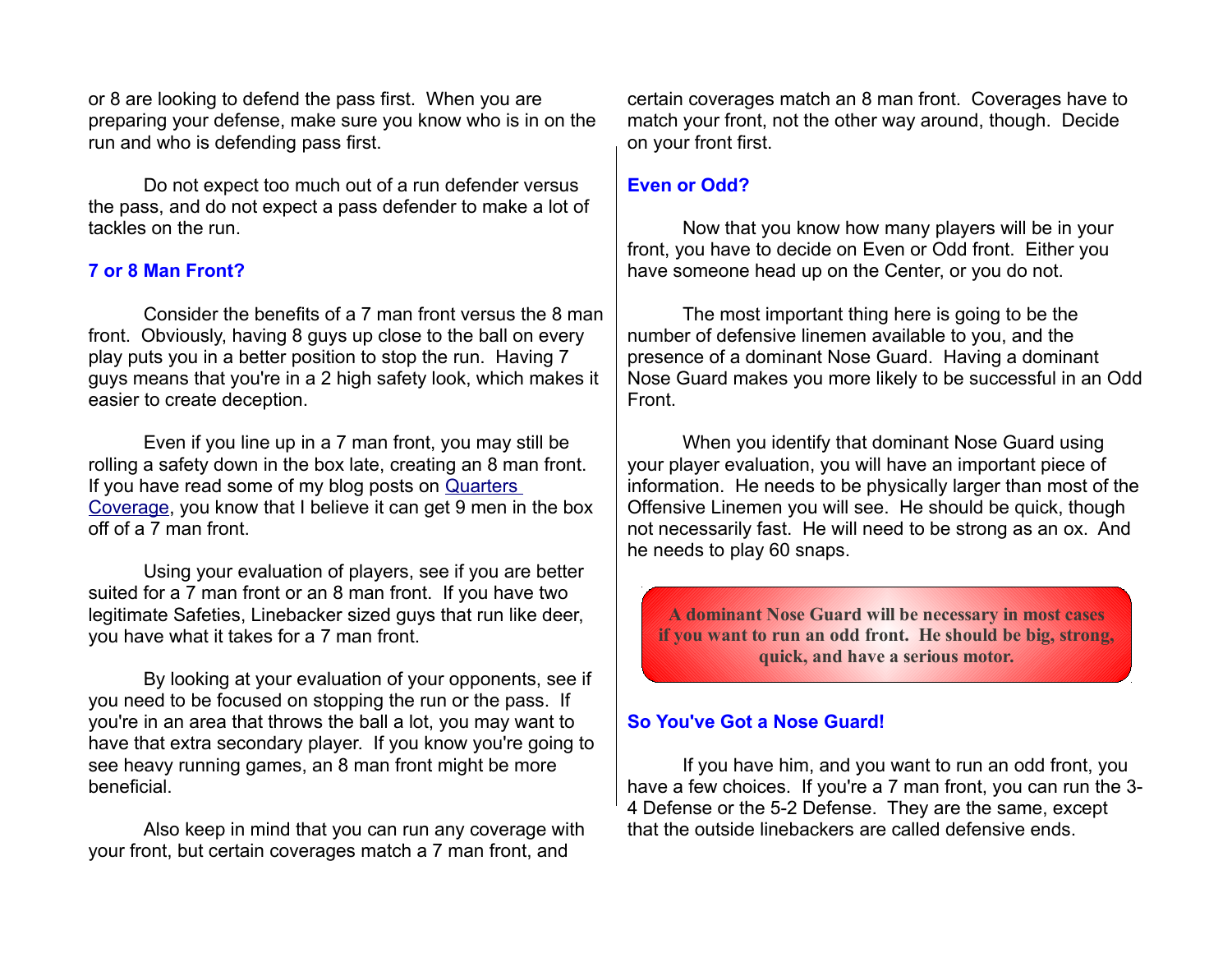When you want to run an odd, 8 man front, you are probably going to be looking at a [3-5-3, 3-3-5 or 5-3-3 front.](http://www.football-defense.com/3-5-defense/) They are all the same, once again, except for the differences in what the players are called and how far from the line of scrimmage the line up.

#### **Or Maybe Its the Even Front?**

Maybe you have done your full evaluation and find you are short on Nose Guard types. Or maybe you have one, but your evaluation of your knowledge and the knowledge of the staff tells you that you may be better suited to the even fronts.

The good news is that you can run an even front with only one defensive lineman, just like you can in the odd fronts. And it helps if he is a dominant guy, but he does not have to be the huge beast that your Nose Guard does in the odd.

If you have decided on a 7 man front, you will be looking at running the [4-3 Defense.](http://www.football-defense.com/4-3-defense-2/) The 4-3 Defense uses two high safeties and and puts an emphasis on speed all over the field.

For an 8 man front with an even front, the defense of choice is the [4-2-5 Defense,](http://www.football-defense.com/4-2-5-defense/) also called the 4-4 Defense. The two are one in the same, just with different names for the outside linebackers.

There are only slight differences between the two, so that you'll probably find yourself lining up at times in a 4-2-5 look even if you decide on a 4-3 Defense.

This is somewhat true of the 3-4 and 3-5-3 defenses, though the reads and keys for those two defenses, as well as style of play calling, generally differ greatly.



#### **Analysis of Choosing a Front**

At this point we have broken down defensive football to its bare basics. We have selected the right defensive front to stop the run, and nothing else. You will win more games than you lose if you stop the run.

If you have taken your time and gone through the process, it may have taken you two months to get to this point. That is okay, it was time well spent. You and your staff can rest easy knowing that you've made the right choices.

You can be confident that you do not need to make some knee-jerk changes in the middle of the season when things do not go perfectly, because you took the time to do it right from the start. Congratulations!

*Now get to work, you've got a defense to learn!*

**Step 4 should not take long. All of the hard work was done earlier. Take the time to have a serious discussion and consider all avenues during this step, then decide. Make sure everyone is behind the decision and move on.**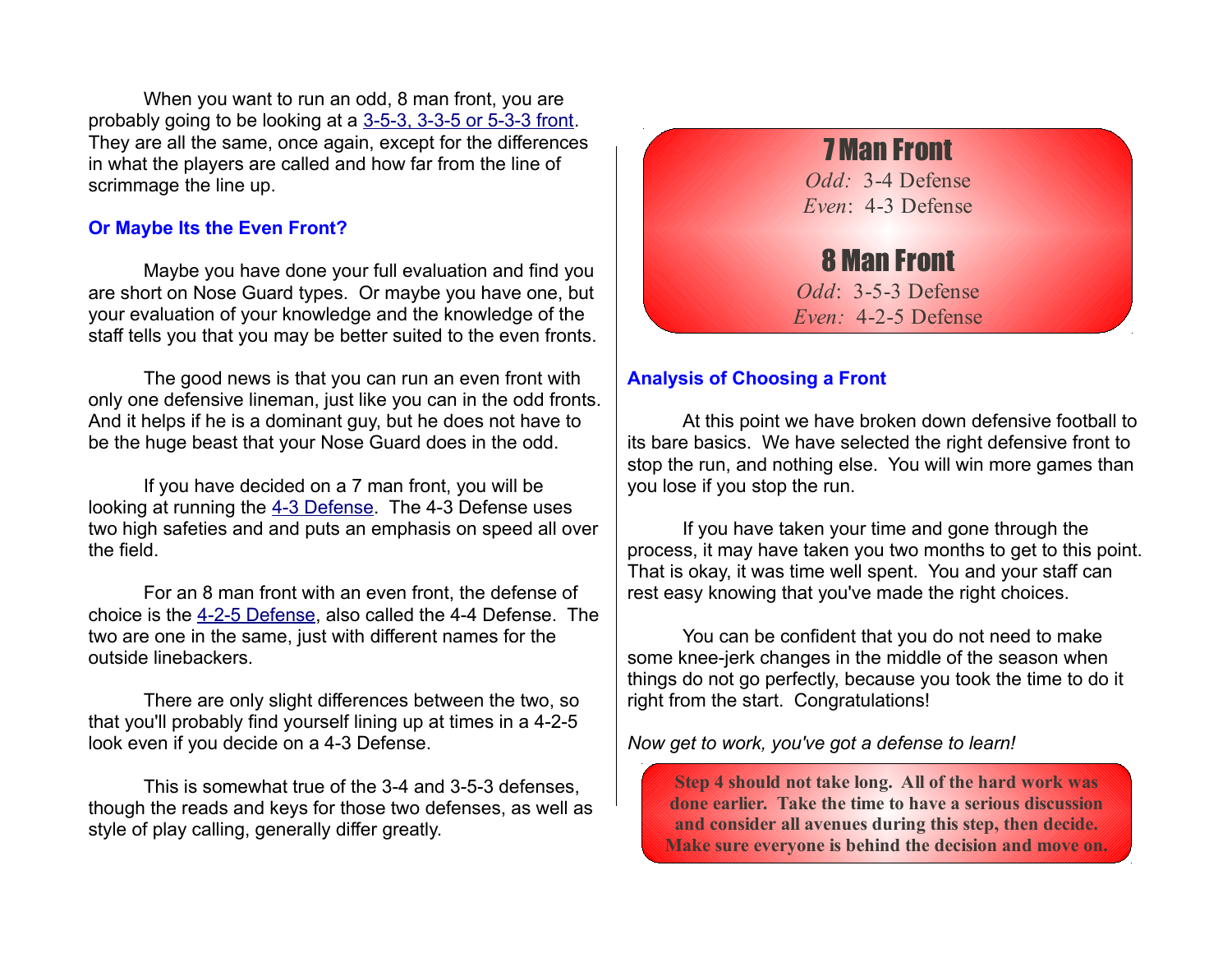# Step 5: Learning the In's and Out's of Your Base Defense

#### **Don't Want to Miss a Thing**

Now is where the fun part comes in. You are going to learn a defense. Draw stuff up, talk about how you can stop this and if this happens you can stop this and then... ah, it is fun.

It is always better when on paper. But make sure that you can actually teach what is on paper. What we are doing in this step is not just learning alignments and reads. We are learning techniques, and how to teach them. We are learning drills to put the skills we need into the players we utilize. We are learning to teach the defense.

#### **Gather The Resources Available to You**

Compile an extensive list of who is going to help you. There are so many people willing to exchange information in this game that it can get a little overwhelming, so we need to take the time to decide who to listen to.

Start with free resources like [Football-Defense.com](http://football-defense.com/) and the forums o[n CoachHuey.com](http://coachhuey.com/) that are available on the Internet. Here you should be able to learn the basics of any defense that you want to learn about.

Another free resource are contacts that you have made throughout your career. Call up people you know, and pick their brain. If they're not a close acquaintance, you need to already have some idea of what you're calling for. Have a

specific set of questions in mind and do not waste their time rambling on about every possible event.

Use local colleges as well, and travel if you need to. You can learn more by learning from a local college or a high school that is not in your district or region than from anywhere else. They will be able to tell you the exact problems you can run into, and teach you adjustments. They have been there and done that.

There are a huge number of books and videos available to you today as well. You can find books at [FootballCoachingBooks.com,](http://footballcoachingbooks.com/) or check out [Amazon.com](http://www.amazon.com/gp/redirect.html?ie=UTF8&location=http://www.amazon.com/&tag=gridironcom-20&linkCode=ur2&camp=1789&creative=390957) for more books. You can also find reviews throughout the internet.

If you are looking to run the 4-3 Defense, [I have written](http://football-defense.com/4-3-defense) [an eBook on it](http://football-defense.com/4-3-defense) that is affordable and downloadable.

For videos, [ChampionshipProductions.com](http://www.championshipproductions.com/cgi-bin/champ/index.html?mv_pc=CP00308) has a huge selection of coaching DVDs, as well as DVDs that are available at [Coaches Choice.](http://www.coacheschoice.com/) They are not cheap, so it is best to ask around and find out what you should be buying.

#### **Learn More at Clinics**

Another great way to gather a lot of information in a hurry is to visit some of the larger clinics out there. Usually you can find a number of local clinics to attend, but the big ones give you a lot of variety.

I like to attend the [Glazier Clinics.](http://glazierclinics.com/) There are a huge variety of coaches from High School, College and the NFL at each clinic. They are usually over a weekend and since we are on the Atlantic Coast, there are several within a reasonable driving distance.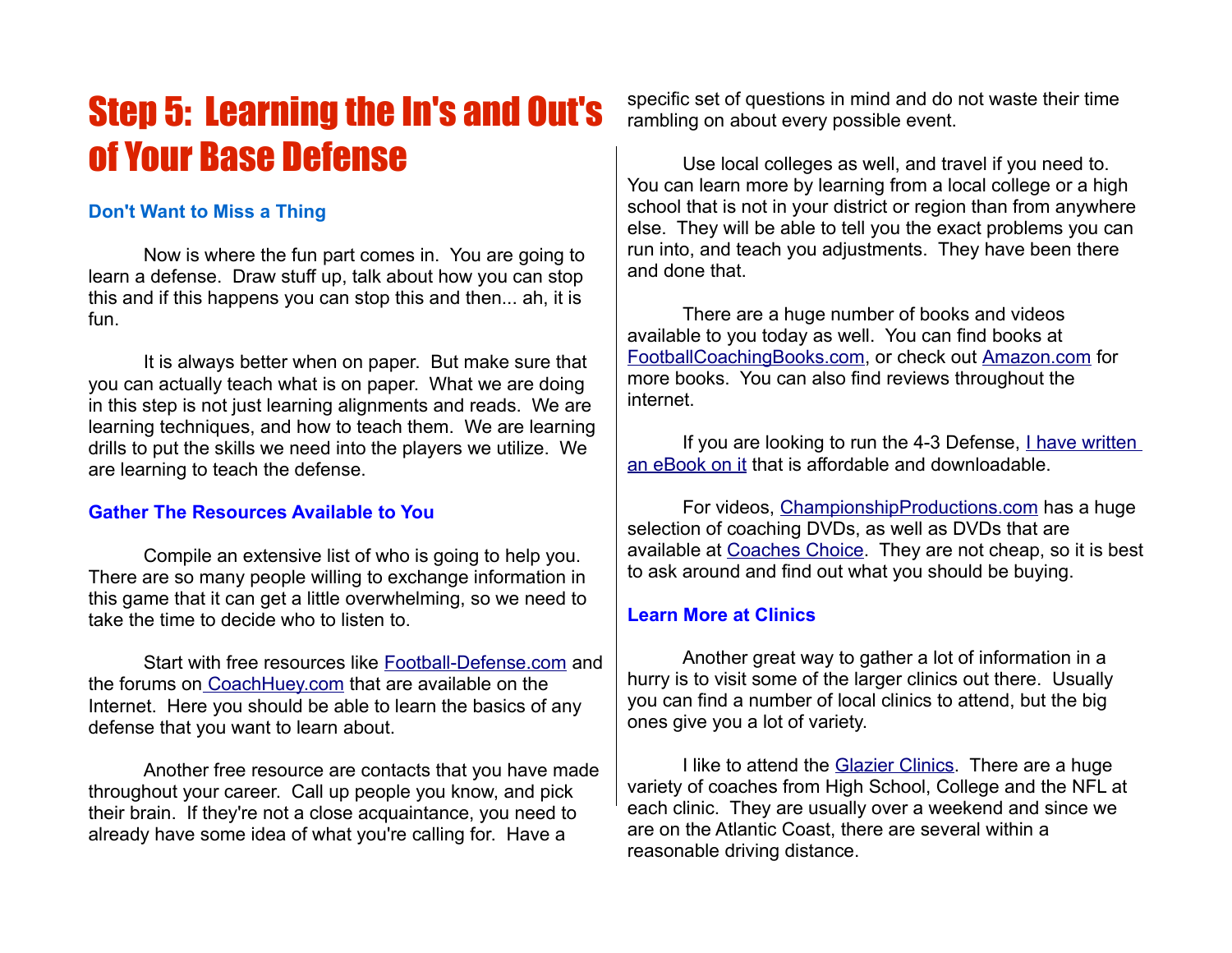There are a lot of other big clinics around, but I have never attended them. I can only recommend Glazier Clinics. Get active, and be open to the ideas that are offered there. Even if you do not use them right now, you will want to have some more ideas in your mind when it is time to make adjustments.



#### **Choose Your Path and Make a Commitment**

When you decide the direction you want to go in, make a commitment to it. You have decided on your front, now you've decided on who you're going to listen to. Commit to it.

Every good speaker, video maker, or article writer should be able to convince you that their idea is a good one. You have to have some blinders on that no matter how good some idea sounds, you have committed to go in a certain direction.

#### **Get Your Base Alignment**

Knowing how many guys are on the line, and how many are linebackers, does not give you a front. You must know precisely how each player will align in your defense.

You will want to have specific instructions, with terminology that your entire coaching staff will you. And you should have a reason for every alignment. Where a player lines up should put him in the best position to make the plays he needs to make.



#### *Alignment of the 4-3 Defense*

To decide on your base alignment, go back to your analysis of opponents. Who was the one team you felt like you needed to beat, and what were they running?

Draw up their top formations and top running plays. Remember that with the base front we're trying to stop the run, not the pass. If you can stop the run, you will win more than you lose.

Now start putting your players in the places they need to be to suffocate those running lanes that your opponent wants to use. Make sure you're following sound defensive principles. Every gap must be accounted for, every player must have responsibilities for plays to his side and plays away,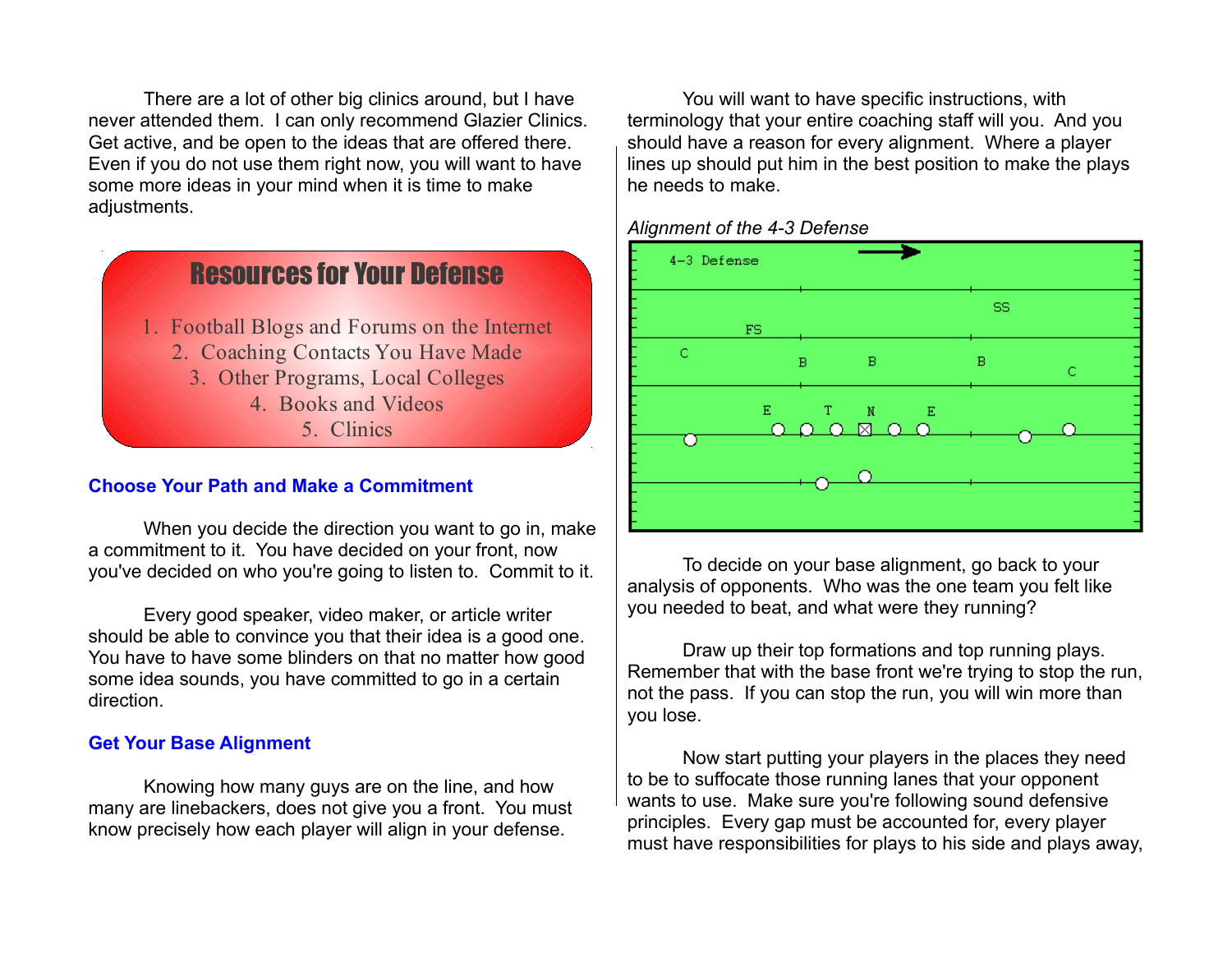and every player must have a key to indicate to him what play he expects to defend.

### Sound Defense

1. Every Gap is Accounted For 2. Every Player Has a Play Side Responsiblity 3. Every Player Has a Back Side Responsibility 4. Every Player Has a Key to Read

#### **Keys and Reads**

Now that everyone knows where to start the play, it is time to establish where they are going. We are still focusing in on stopping that one team we know we have got to beat.

Looking at their best run plays, what will you be able to use to indicate to your players what is happening? How should your defensive linemen approach the offensive line so that they get to the right place? Should the linebackers be reading backs, guards, or a two man surface (Tackle and Guard)? Or a combination?

Go back to your evaluation of your staff. What do your staff members and you feel most comfortable doing? Even though you have done something in the past, you may not be comfortable with it if you did not have much success. Decide what you feel best in doing, and how you are going to learn to do it even better.

When you decide who to key, and how to read them, start putting it in writing. Write down with great detail how your players will react to every conceivable movement of their key. The Guard can go in any one of 8 directions, so the

Linebacker or Defensive Tackle that is reading him needs to know what to do on each.

Be extremely detailed in this step. Because we are going to review it and throw out most of that detail in a minute. For now, write down how it would be if your player could read their player perfectly, on every snap.

Got all that? Good.

#### **Eliminate the "If's"**

Now you should have a lot of "If he does this, you do that" type of statements listed out. Most of them, when you look closely, are probably pretty similar. If they are not simple, make them simple (see how that works?).

The maximum number of "If's" I would want to give a kid is three. Why three? The number holds some significance to humans. We like things that come in three's. One is not enough, they will pick on your kid all night because they know what he is going to do. Two would be better than three, but I just do not think it would be enough.

For example, Defensive Linemen in a 4-3 Defense should read a block to, block away, and pass set. Three reads. On the block to, he attacks the outside shoulder of the lineman, squeezes him back into the hole, rips off and controls his gap. On a block away, he bends down the line of scrimmage and blows up anything he sees. On a pass set, he rushes the passer and works a move.

If he had more than that to do, his brain would lock up at some point. He would have excuses. We eliminate excuses by making it simple, and living with the fact that it may not always be perfect.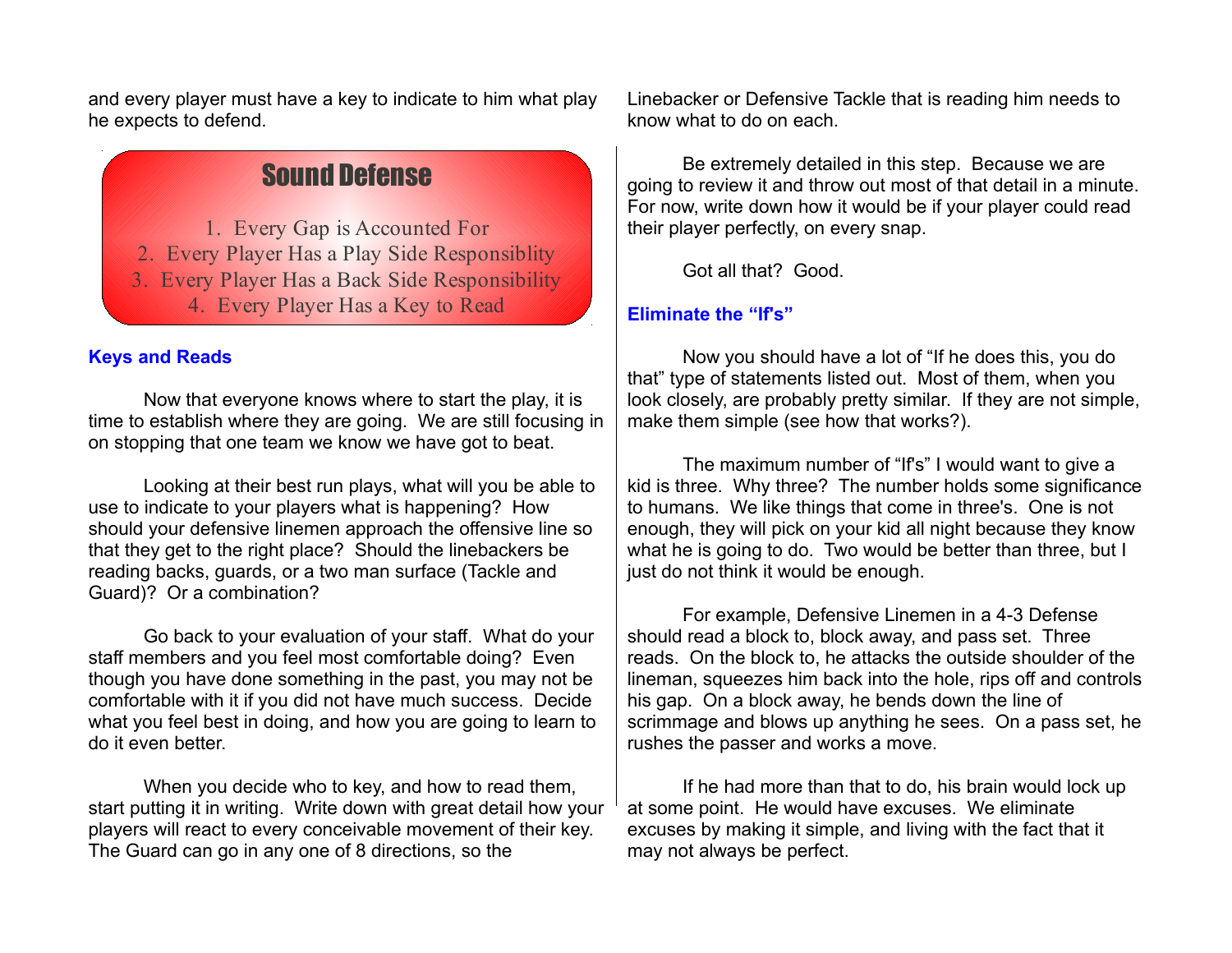#### **Establish the Footwork for Your Players**

Decide how your players are going to move their feet (and hands, for the defensive line) to get to the ball carrier. Footwork can be overlooked, but again the details will make you successful.

Too often, coaches just tell a kid to "get there" when they see a certain key. But we need to teach how to get there. On the snap, our linebackers are taking a read step and keying the Tailback. When the Tailback comes downhill to their side, they fill the gap now. The base stays wide, the feet are under control and the player does not get over extended. He shuffles down into the hole.

On an outside run read, he immediately uses lateral run footwork to get over the top. He reaches out with his front foot, then brings his back foot across, running with his legs but keeping his shoulders square.

The details are extremely important. Decide exactly how you want your players to work their feet, and establish exactly how you will explain it to them. Now may be a good time to start working on some drills for footwork, too.

#### **Block Destruction for your Base Defense**

The way that you teach your players to defeat blocks is going to be crucial to the success of your defense. They have to use an established block destruction technique or they will wind up trying to run around blocks.

Make sure you have decided on if you are going to be a team trying to spill everything to the outside, or keep it inside. It goes back to your analysis of what you and your staff know, as well as what your opponents are going to do to you.

Once you have decided, you should know how you are going to teach your squeeze or wrong arm technique. The defensive linemen will need to know their engage and escape rules for handling offensive linemen as well. Establish how the defensive line will defeat double teams, too.

Linebackers get taught how to rip off a block, or take on a blocker and shed him. They have so little time to think about doing this that they need a single rule to follow. How the defensive line takes on blocks will affect how they fill gaps, so make sure the linebackers understand what is happening up front as well.

#### **Putting your Base Front Together**

Once you have taken time to put your base front together, you should be able to stop anyone. At least, that is the plan. Your base defense is what you would live in if you have to. When the bullets are flying and you are not sure what to do, the base defense is your go-to plan.

Since you have taken the time to go through every step, you are going to have an extremely good understanding of your defense. As long as you followed sound defensive principles, it should be a good one.

**Step 5 is the groundwork of your new defense. Take as much time as you need, because if nothing else gets done right, you could still fall back on your base defense. Have confidence in what you develop during this step.**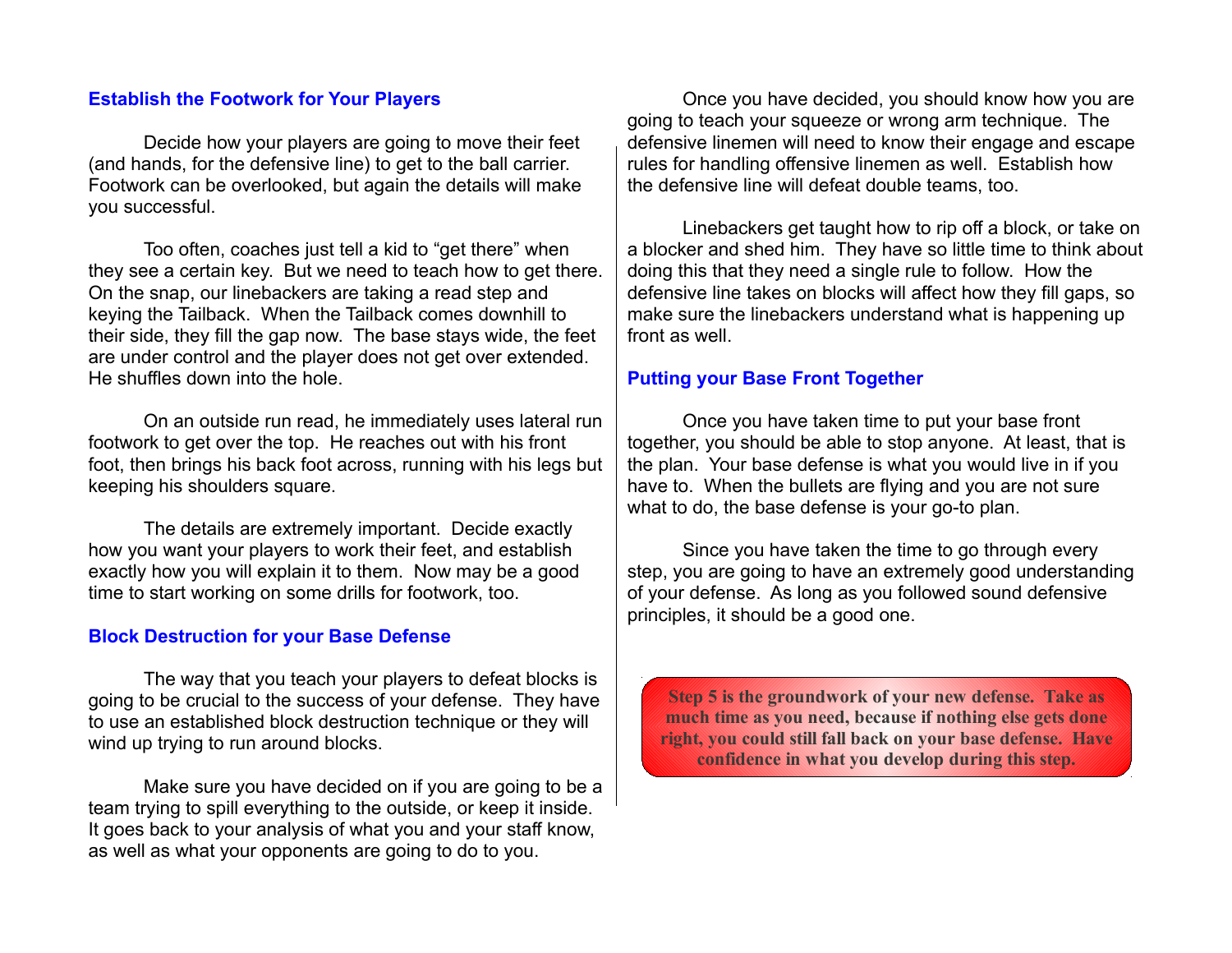# Step 6: Attacking the Offense with Multiple Fronts and Blitzes

#### **Those Guys Study Too**

As much work as you have put into this defense, you are probably thinking that you should be way ahead of the other guys. The bad news is that they are doing the same thing you are.

So how can you prepare yourself to answer their hard work? Know what the opponent is going to see in your defensive front. Where are the weaknesses, the bubbles in the run game? How would you attack that? Then decide what you can do to throw off the opponent again.

#### **Using Multiple Fronts to Gain the Advantage**

Some guys like to stay in just one front, all the time. That is fine if you know what you are doing and have talented players. I like to confuse the offensive line with a few different fronts, though.

From coaching offensive line, I know that those guys are not perfect. If you adjust the front, they are going to make a mistake on their rules on occasion. The more looks they need to defend, the more success you can have.

And here's the other secret... it does not have to be a big change. For example, in the 4-2-5 Defense a couple of years ago, we used three fronts more often than any other. One was a base front with the weak Tackle shaded on the center. The second was a G front, where the weak Tackle

lined up on the inside shade of the Guard. The move was about 2 feet over. The third was a Gaps front, where he lined up directly in between the Center and Guard. Those three fronts were enough to cause confusion for offensive blocking schemes.

You do not need to get wild and crazy with your fronts. Multiple does not mean having a 3, 4, 5, 6 and 7 man defensive line. Fronts should be cheap. They should change one or two players, and only slightly. They should take almost no time to install. And your defense should be able to use a number of them.

*Under Front in the 4-3 Defense*

|   | FS                                                                                                                               | SS |
|---|----------------------------------------------------------------------------------------------------------------------------------|----|
| с | w<br>s                                                                                                                           |    |
| ∩ | ETTES<br>$\begin{array}{ccccccccccccccccc} \bullet & \bullet & \bullet & \bullet & \bullet & \bullet & \bullet \end{array}$<br>Ο | Э  |
|   | O                                                                                                                                |    |

Make sure that your base technique fits with the fronts you are trying to run. When we ran a 3-5-3 defense, the defensive line used a hard slant on almost every play. We tried to use a 4-2-5 look as a change-up, but we just did not have the technique in our arsenal to effectively play shaded on the outside of offensive linemen. Other coaches have done it, but we as coaches were not up to the challenge.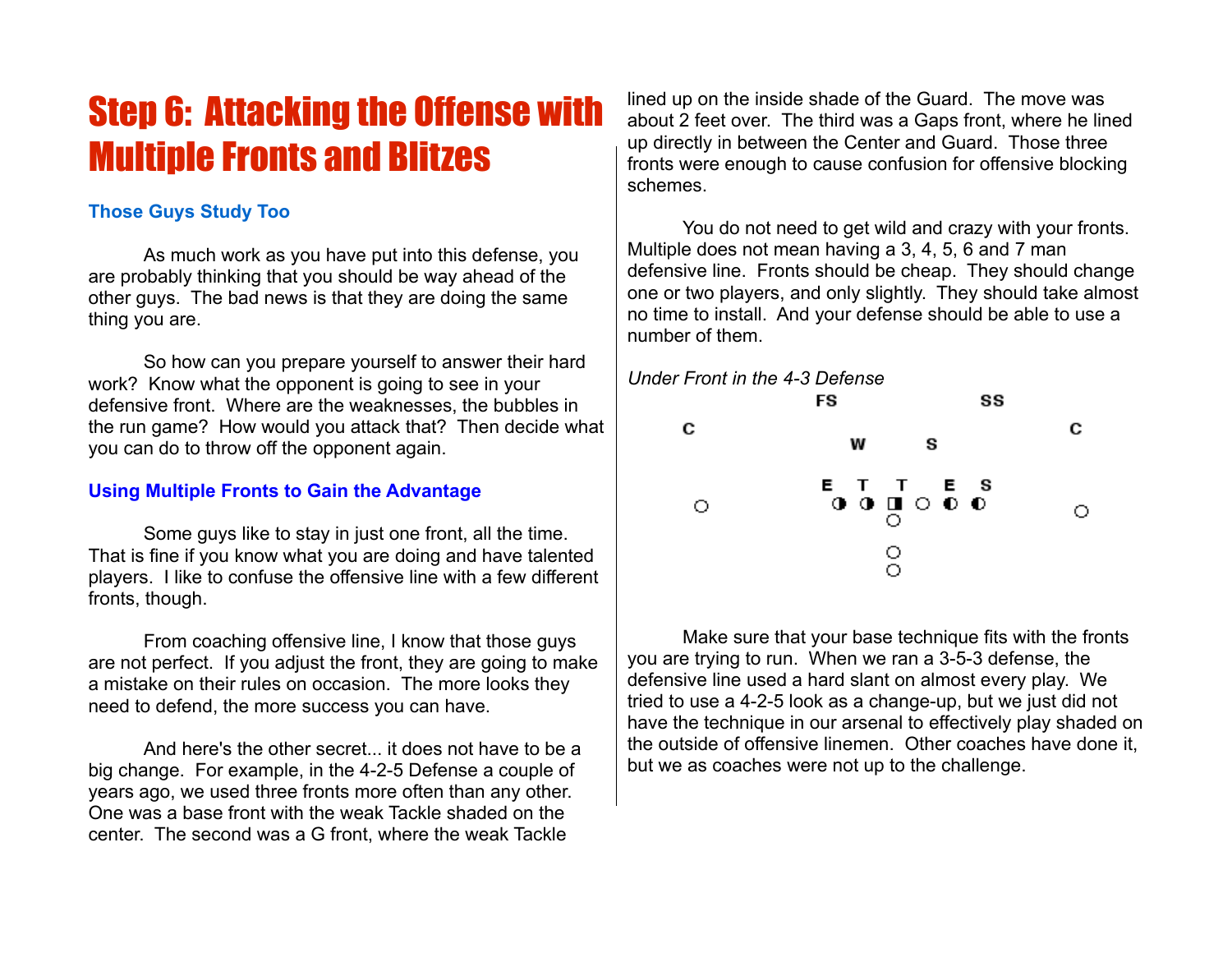### Multiple Fronts for Cheap Fun

- 1. Only Slight Changes from Your Base
- 2. Simple Adjustments Affect Few Players
- 3. Each Front Has a Reason and a "Right Time"
	- 4. Fronts Take Little Time to Install

#### **Using Blitzes to Give a New Look**

Another way to confuse offensive blocking schemes and put pressure on your opponent is to use a wide variety of blitzes. You are not going to be able to run nearly as many blitzes as you are fronts, but they can have a tremendous effect.

Hopefully you have a coaching philosophy, but if not then sit down and work on one. Are you an attacking defensive coach, or a "bend but don't break" guy? The two are not really compatible. You have to be something.

If you are a "bend but don't break" coach, then you will only need a few simple blitzes. If you are running an even front, you really only need to be able to bring any one of the linebackers at any time.

For an odd front, you want to be able to bring five at some point, but not often. Most of of the time, you'll probably either bring an outside linebacker in the 3-4 defense, or an inside linebacker in the 3-5-3 defense.

#### *4 Man Pressure in 3-5-3 Defense*



#### **Aggressive Blitzes for the Mad Scientist**

Then you have got the guys with the napkins. We can really draw up some fantastic blitzes on a napkin if given the chance. 5, 6, 7 and even 8 man pressures can be drawn up. The issue is not creating them, it is installing them.

### Attacking with Blitzes

- 1. Use simple blitzes for added pressure. 2. Use more exotic blitzes for specific purposes.
- 3. Keep your blitz package limited, pay attention To how much your kids can take in.
	- 4. Be sure to teach your kids how to blitz.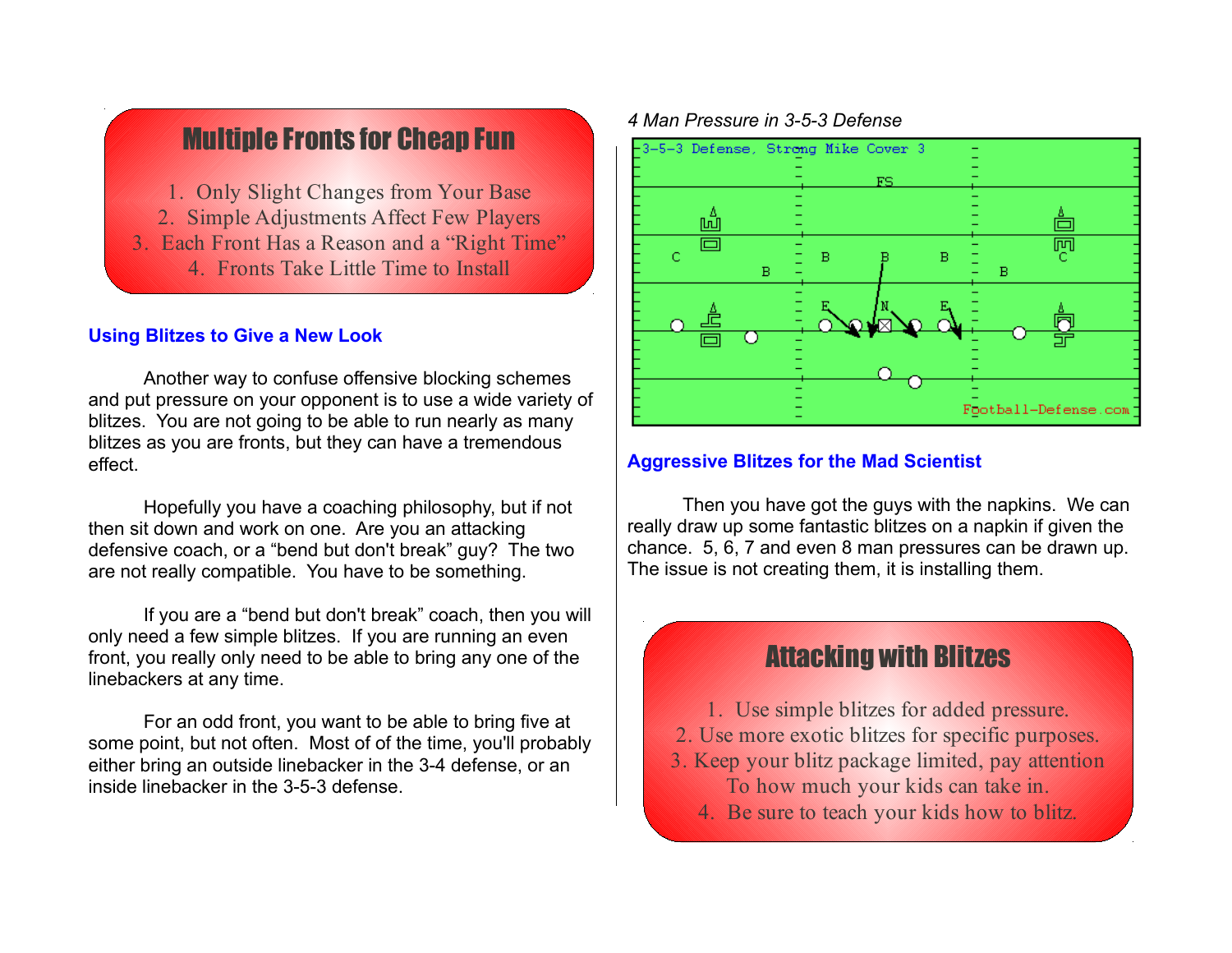Blitzes, unlike fronts, are not cheap. They involve multiple moving parts. Blitzes that bring one linebacker are easy, but if you go beyond that it gets tougher.

The easiest defense to bring a lot of pressure from all different angles is the 3-5-3 Defense. It is built and designed around the principle of blitzing a lot. There is movement everywhere.

For the mad scientists who want to bring pressure from all over, 7 man fronts offer more options and flexibility. The 3- 4 and 4-3 Defense make it easy to bring a variety of blitzes. Using line movements coupled with linebacker and

even safety and corner blitzes, you'll be able to dictate to the offense. What's important is not drawing up neat blitzes, it is deciding exactly why you need to install them.

I do not believe in using more than two or three exotic blitzes in any given week. Start the week with three of them, and narrow it down if we're not hitting on all cylinders with each blitz. This will keep the defensive coordinator from clouding his mind with all sorts of blitzes. He'll have one to three blitzes that he is looking to use in very specific situations.

#### **Deciding on When to Call a Blitz**

The key to using blitzes is to look at what your opponent that week does best, and then choose three blitzes that will match those plays. Look for situations you want to use them.

Many coaches make the mistake of thinking that blitzes are only for rushing the passer. Blitzing against the run involves some risk, but the reward can be extremely high. Make sure you do your homework and make the calls in the

right situation, but as long as your blitz package is sound, like your defense, there should be no issues.



*America's Fire Zone, a Single Edge Zone Blitz*

To be an aggressive blitzer, make sure that your players know why you are blitzing. And make sure they know how to blitz.

If you have not already done it as you started working on your blitz package, start putting together a plan for teaching each position to blitz now.

Now that we have taken care of the front, we will actually start to cover passes in the next step.

**Step 6 will be the deception of your defense. Take the time to put together a package, and make sure you have a reason for everything you want to install. Remember that the ability of your players to run it means more than your ability to draw it up.**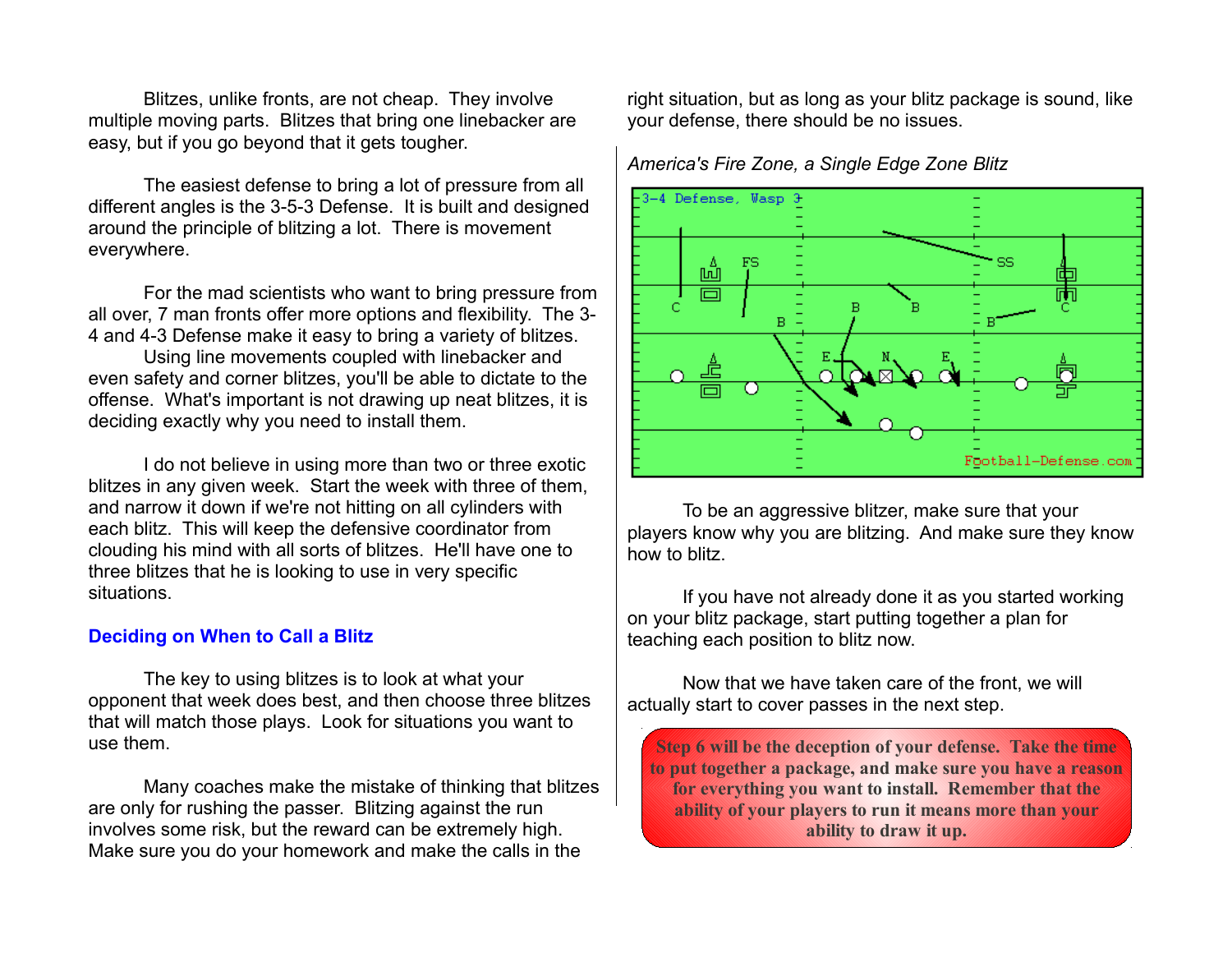# Step 7: Creating Your Coverage Package to Stop the Pass

#### **Force the Offense to Throw the Ball**

We want the offense to have to throw the ball. You can still win if you give up 300 yards passing. But if you give up 300 yards rushing, the game will be just about over.

That does not mean that we're going to let them throw the ball. Your coverage needs to match your front, because the front comes first. Use a coverage that is a natural fit for your defensive front, and then make sure your players know it.

#### **Use a Simple, Effective Base Coverage**

The base coverage needs to match your front. If you are a person who believes strongly in man coverage, you can run any front with it.

Zone coverages with an 8 man front are simple. You need to run Cover 3. You can adapt any coverage to any front, but the natural zone coverage for an 8 man front is Cover 3.

For a 7 man front, your choices are much more varied. Along with man coverages, you can use any zone package. 7 man fronts are great for disguising coverages and running a lot of different looks.

Cover 2 was the coverage that was once used with the 4-3 Defense as well as 5-2 Defenses. Today, many 4-3 and 3- 4 Defenses use Cover 4 and Quarters coverages behind

them. Robber coverages and other more exotic coverages can also be run (but they are all variations of Cover 2, Cover 3, and Cover 4).

7 man fronts also work well with Cover 3, as you can roll a safety down to either side, confusing the Quarterback's reads.

### Natural Zone Coverage Fits

7 Man Fronts: Cover 2, Cover 4, Roll Cover 3 8 Man Fronts: Cover 3

*Man Coverage (Cover 1, Cover 0) fits with any front!*

#### **How Many Coverages?**

To have an effective coverage package, you'll need more than one zone coverage. Every coverage has holes in it, and part of your work will be deciding exactly where the holes are.

After identifying the holes in the coverage you are going to base out of, look for a coverage that takes away those weaknesses. For example, in Cover 3 the seams are vulnerable. Cover 2 will close the seam to Quarterbacks, because of the Safety sitting directly over top of the hash routes.

Every coverage package needs to have man coverages. Not only does man coverage, and particularly press man coverage, create frustration for the Quarterback if run well, and offer fewer holes, but it opens up your blitz package.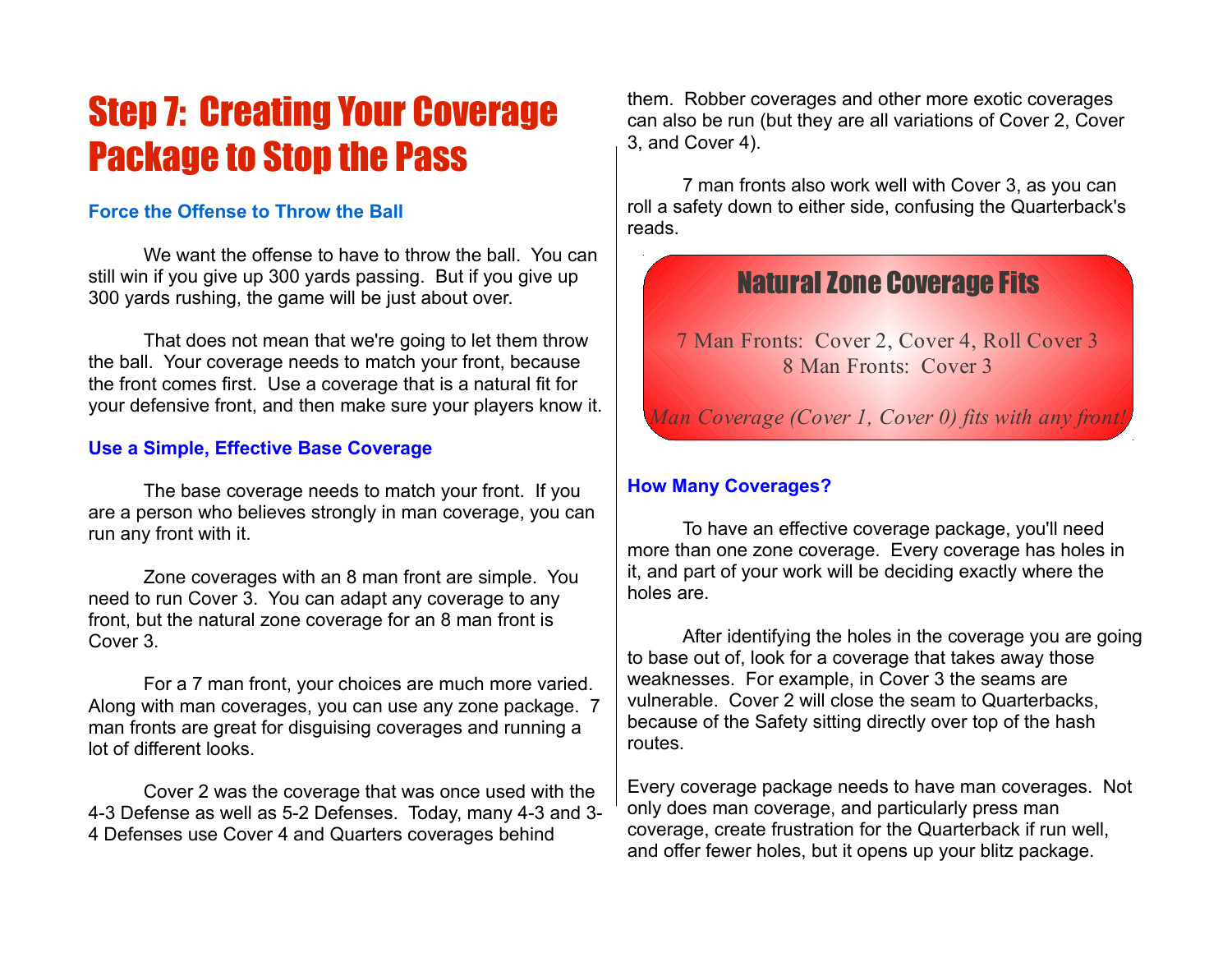#### *Cover 3 from the 4-2-5 Defense*



#### Be Detailed in Teaching Coverages

Take as much time to teach your coverage reads as you do your run reads. The back end should be using their eyes to diagnose the play just as the linebackers and defensive linemen are.

Go back to the evaluation of your opponent, as well as the evaluation of your players, to decide how they need to play coverage. For zone coverages, you will need to decide between spot dropping and pattern reading.

Spot dropping is going to be simple, easy to teach, and effective. Pattern reading is going to take a significant amount of practice time, but puts your players in the best position to make a play when taught correctly. You will need to decide what fits your players and staff best.

#### **Use Your Coverages With Your Blitzes**

If you're going to use more exotic blitzes, you'll probably want to use man coverage and zone coverage behind them. To do that, decide what you want to run and see how it fits with your base coverages.

When you base out of man coverage, there's no problem running all of your blitzes. But if you're using zone coverage, decide how your coverage packages are going to run together.

If you want to run a Fire Zone coverage concept with 3 under, 3 deep, you should be running Cover 3 as part of regular cover package. That way, you aren't teaching but so many concepts.

One of the best ways to use multiple coverage packages is to teach just a couple of concepts to your players, and then use different looks where every player is doing one of those two concepts.

Good news! We have everything we need to start the season. But what happens with all of this stuff is not working? Be ready for the worst case scenario.

**Step 7 is going to take time. Your fronts and your Coverages work together. In fact, without matching the Fronts and coverages, you will not know who the force Players are in your defense. Take your time, and get it right. You will probably take a couple of months to develop your Fronts and coverages completely.**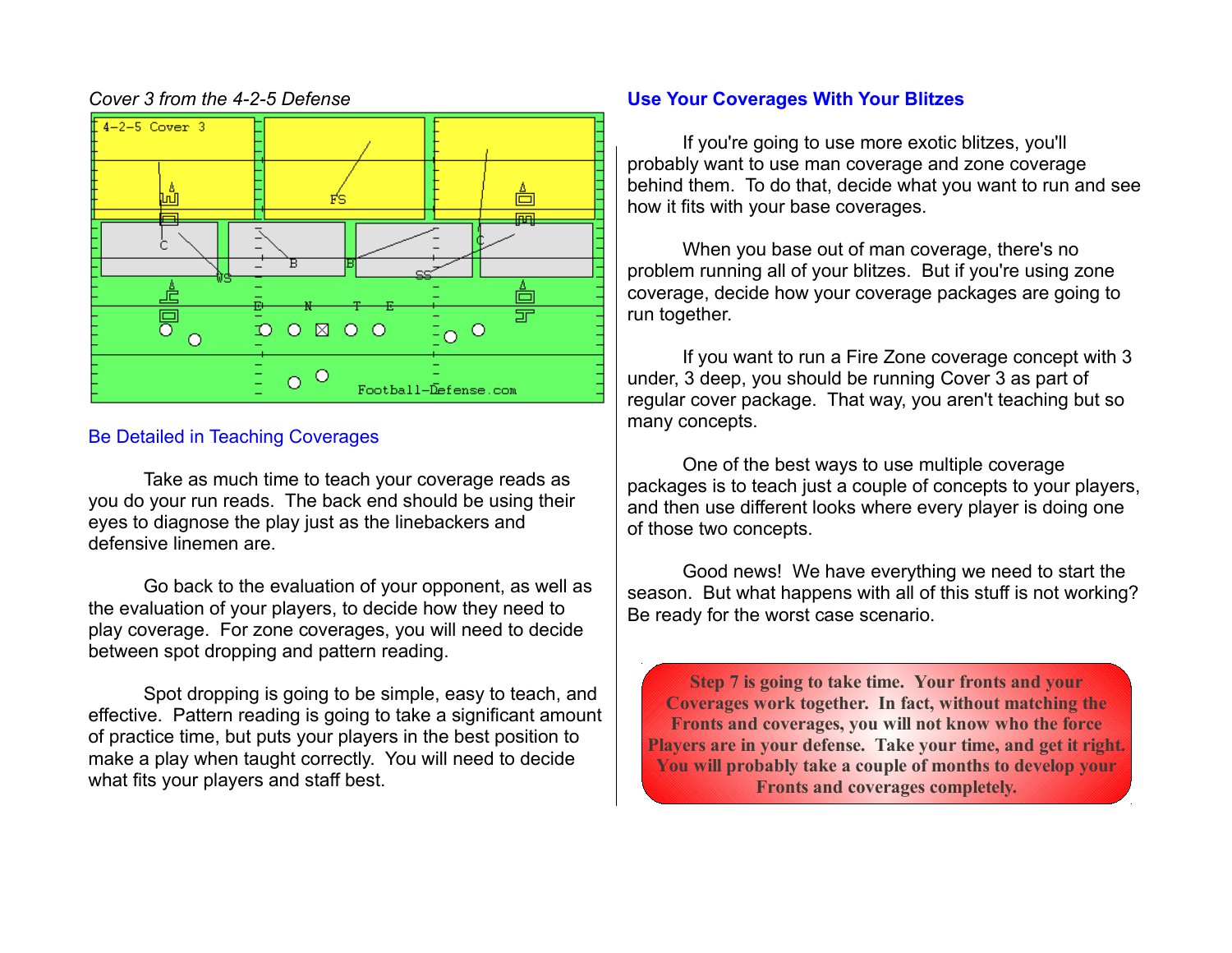# Step 8: Preparing to Make Adjustments to Your Defense

#### **Expect the Unexpected**

After spending most of your off season preparing to stop the best plays your opponents have to offer, we are not done. Now you need to take some time to figure out what they're going to do when you stop them in their tracks.

Let's face it, every offense is doing the same thing. They have a plan. Their plays are strung together so that if you take Play X away, they'll run Play Y. And when you take Play Y away, they'll be expecting Play Z to be wide open.

Its a chess match, and it is the reason that this game is so much fun. When you have been coaching a defense for years, you can almost instinctively make adjustments. But with a brand new defense, you need to prepare.

#### **Where are Your Weaknesses?**

The offense is going to break down film and look for your weaknesses. You have already identified those weaknesses though, and are ready.

Know where the bubbles in your defense are. In Step 6, we closed those bubbles with different fronts and blitzes. Be ready to make those adjustments when the time comes.

Stop them in your base defense first, before going to all of the change-ups. For one thing, that is what makes them change-ups.

#### **Have a Plan, and Do Not Panic!**

There is a good chance that, at some point, you are going to run into a snag. Your defense, no matter how good it is, will probably give up some yards. They are going to give up some points.

And at some point, when you are running a brand new defense, you will be out-coached.

Thats right. Take it in. Think about it. You spent all this time preparing your defense, but the good teams have spent just as much time preparing their offense. Most teams are going to lose, sometime.

So have a plan for when you hit hard times. Stay confident in what you are doing. You put months worth of work into building your defense. You have followed the steps and done a great job. Stay the course. Take your lumps, learn from them, make adjustments, and keep fighting.

When you run into trouble, use the resources we have talked about to ask for help. And any time that you make an adjustment or change something about your defense and the way you teach it, write it down. Keep a record of the evolution of the defense.

By keeping records, you avoid back tracking and doing the same things over again. You will have a file on how you have defended various challenges throughout your career.

Good luck with your new defense in the upcoming season! Never stop learning, and visit [Football-Defense.com](http://football-defense.com/) any time for more ideas about coaching defensive football!